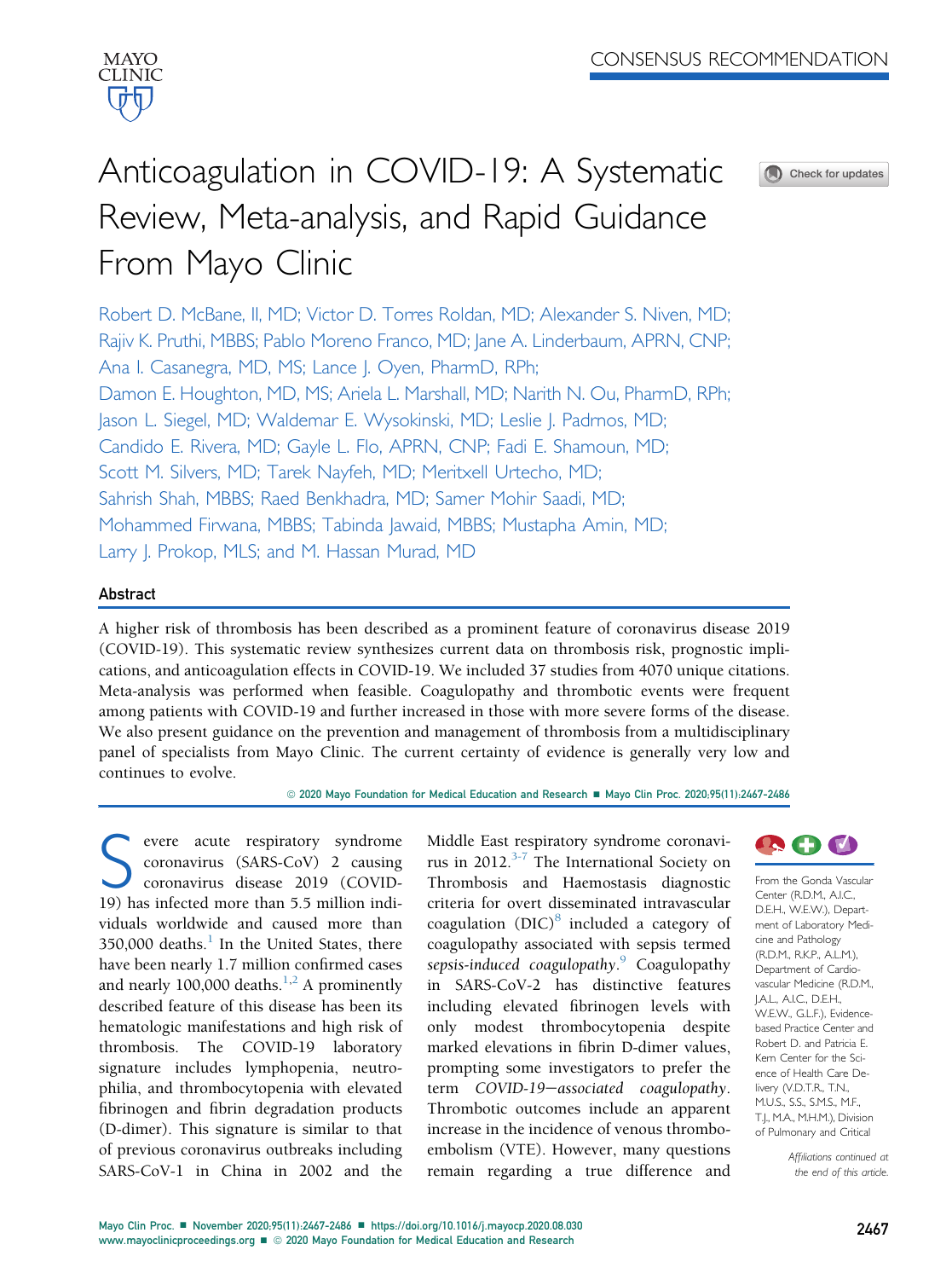contributing factors when compared with critically ill patients without COVID-19. In the intensive care unit (ICU) setting, VTE has often been described as occurring despite heparin prophylaxis and, in some cases, in the presence of therapeutic anticoagulation.

Although our understanding of the hematologic manifestations of COVID-19 remains in its early stages, this systematic review aims to provide a summary of current estimates of VTE risk, review anticipated laboratory values and their association with poor outcomes, discuss benefits and harms of anticoagulation, and provide suggestions for the prevention and management of this infection in patients who require hospitalization.

#### **METHODS**

The present review follows the recommendations by the Preferred Reporting Items for Systematic Reviews and Meta-Analyses (PRISMA) statement<sup>[10](#page-17-5)</sup> and was designed to provide a description of coagulopathy and the role of anticoagulants in patients with COVID-19. The analytic framework is described in [Figure 1](#page-1-0). The review was conducted by the Mayo Clinic Evidence-based Practice Center.

Based on the evidence summarized in the systematic review, experts in thrombosis, pulmonary and critical care medicine, hematology, and cardiovascular medicine developed guidance for clinical practice. The guidance was achieved via consensus of this multidisciplinary group following critical review of the literature, available clinical experience, and serial discussions. This guidance is intended to help clinicians managing patients with COVID-19 in a large multistate health system.

#### **Eligibility**

We included primary studies-prospective and retrospective-in patients with COVID-19 that reported on at least one of the following: (1) frequency of coagulation abnormalities, (2) laboratory values of coagulation parameters, and (3) efficacy of pharmacological anticoagulation. We excluded

<span id="page-1-0"></span>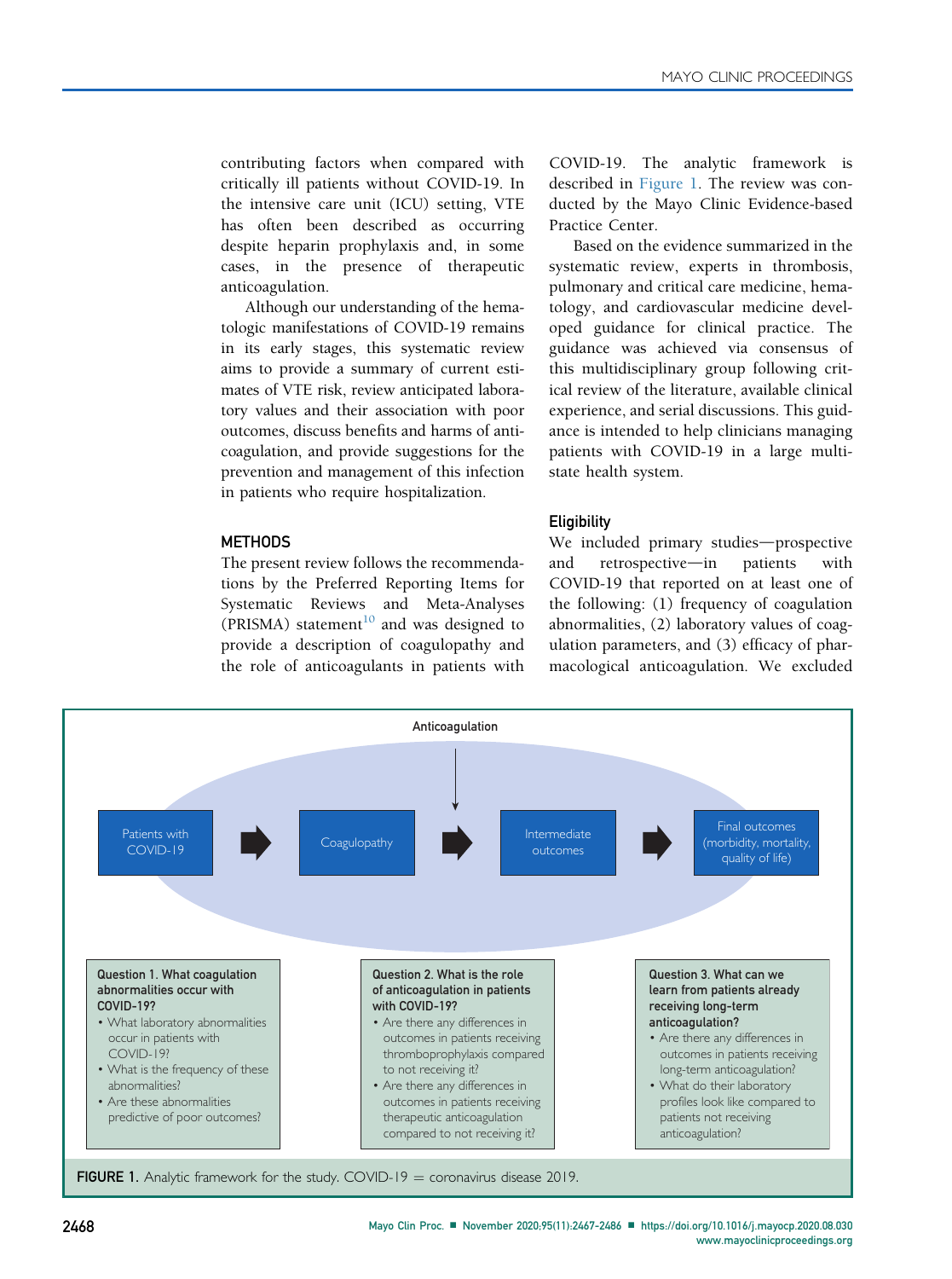<span id="page-2-0"></span>

| TABLE 1. Study Characteristics <sup>a,b</sup> |                                                  |              |                    |                                                                                                   |                                                                                                                                                                         |                   |
|-----------------------------------------------|--------------------------------------------------|--------------|--------------------|---------------------------------------------------------------------------------------------------|-------------------------------------------------------------------------------------------------------------------------------------------------------------------------|-------------------|
| Reference, year                               | Study design, country                            | Setting      | No. of<br>patients | Target population                                                                                 | Population characteristics                                                                                                                                              | Overall mortality |
| Beun et al. <sup>13</sup> 2020                | Observational retrospective,<br>Netherlands      | ICU          | 75                 | Patients with COVID-19                                                                            | 100% Admitted to the ICU                                                                                                                                                | Not reported      |
| Cao et al, <sup>21</sup> 2020                 | Observational retrospective, China               | Hospitalized | 102                | Patients with COVID-19                                                                            | Patients aged 54±22.20 y, 48% female,<br>17.6% admitted to the ICU                                                                                                      | 16.7%             |
| Chen et al, <sup>22</sup> 2020                | Observational retrospective, China               | Hospitalized | 1590               | Patients with COVID-19                                                                            | Patients aged 48.7±15.80 y, 42%<br>female, 6.22% admitted to the ICU                                                                                                    | 3.1%              |
| Chen et al, $23$ 2020                         | Observational retrospective, China               | Hospitalized | 203                | Severely or critically ill patients with<br>COVID-19                                              | Patients aged 54±52.6 y, 46.8%<br>female, 36% serious, 16.7% critical                                                                                                   | 12.8%             |
| Gong et al, <sup>24</sup> 2020                | Observational retrospective, China               | Hospitalized | 189                | Patients with severe and nonsevere<br>COVID-19                                                    | Patients aged 48±20.7 y, 53% female,<br>14.8% severe                                                                                                                    | Not reported      |
| He et al, $25$ 2020                           | Observational retrospective, China               | Hospitalized | 204                | Patients with severe and nonsevere<br>COVID-19                                                    | Patients aged 49±20.7 y, 61% female,<br>33.8% severe                                                                                                                    | 12.7%             |
| Klok et al, 14 2020                           | Observational retrospective,<br>Netherlands      | ICU          | 184                | Patients with COVID-19 who received<br>thromboprophylaxis                                         | Patients aged 64±12 y, 24% female,<br>9.2% in therapeutic anticoagulation<br>at admission                                                                               | 13%               |
| Léonard-Lorant et al, <sup>26</sup> 2020      | Observational retrospective, France              | Hospitalized | 106                | Patients who underwent CT including<br>the chest for either suspicion or<br>follow-up of COVID-19 | Patients aged 63.3±17.31 y, 34%<br>female, 30% admitted to the ICU,<br>39.6% on thromboprophylaxis at<br>admission, 6.6% in therapeutic<br>anticoagulation at admission | Not reported      |
| Li et al, <sup>27</sup> 2020                  | Observational retrospective, China               | Hospitalized | 548                | Patients with severe and nonsevere<br>COVID-19                                                    | Patients aged 60±15.55 y, 49% female,<br>49.1% severe, 2.9% in therapeutic<br>anticoagulation at admission                                                              | 16.5%             |
| Liu et al, <sup>28</sup> 2020                 | Observational retrospective, China               | Hospitalized | 383                | Patients with COVID-19 with or<br>without thrombocytopenia                                        | Patients aged $46\pm4.5$ y, 58% female                                                                                                                                  | 12.8%             |
| Llitjos et al, <sup>15</sup> 2020             | Observational retrospective, France              | ICU          | 26                 | Patients with severe COVID-19<br>treated with prophylactic and<br>therapeutic anticoagulation     | Patients aged 68±17 y, 23% female,<br>31% on prophylactic<br>anticoagulation, 69% on therapeutic<br>anticoagulation                                                     | 12%               |
| Lodigiani et al, <sup>29</sup> 2020           | Observational retrospective, Italy               | Hospitalized | 388                | Patients with COVID-19                                                                            | Patients aged 66±14.81 y, 32% female,<br>16% admitted to the ICU                                                                                                        | 26%               |
| Fogarty et al, 6 2020                         | Observational retrospective, Northern<br>Ireland | ICU          | 83                 | Patients with COVID-19                                                                            | Patients aged 62±16.3 y, 34% female,<br>27.7% admitted to the ICU, 5% in<br>therapeutic anticoagulation at<br>admission                                                 | 15.7%             |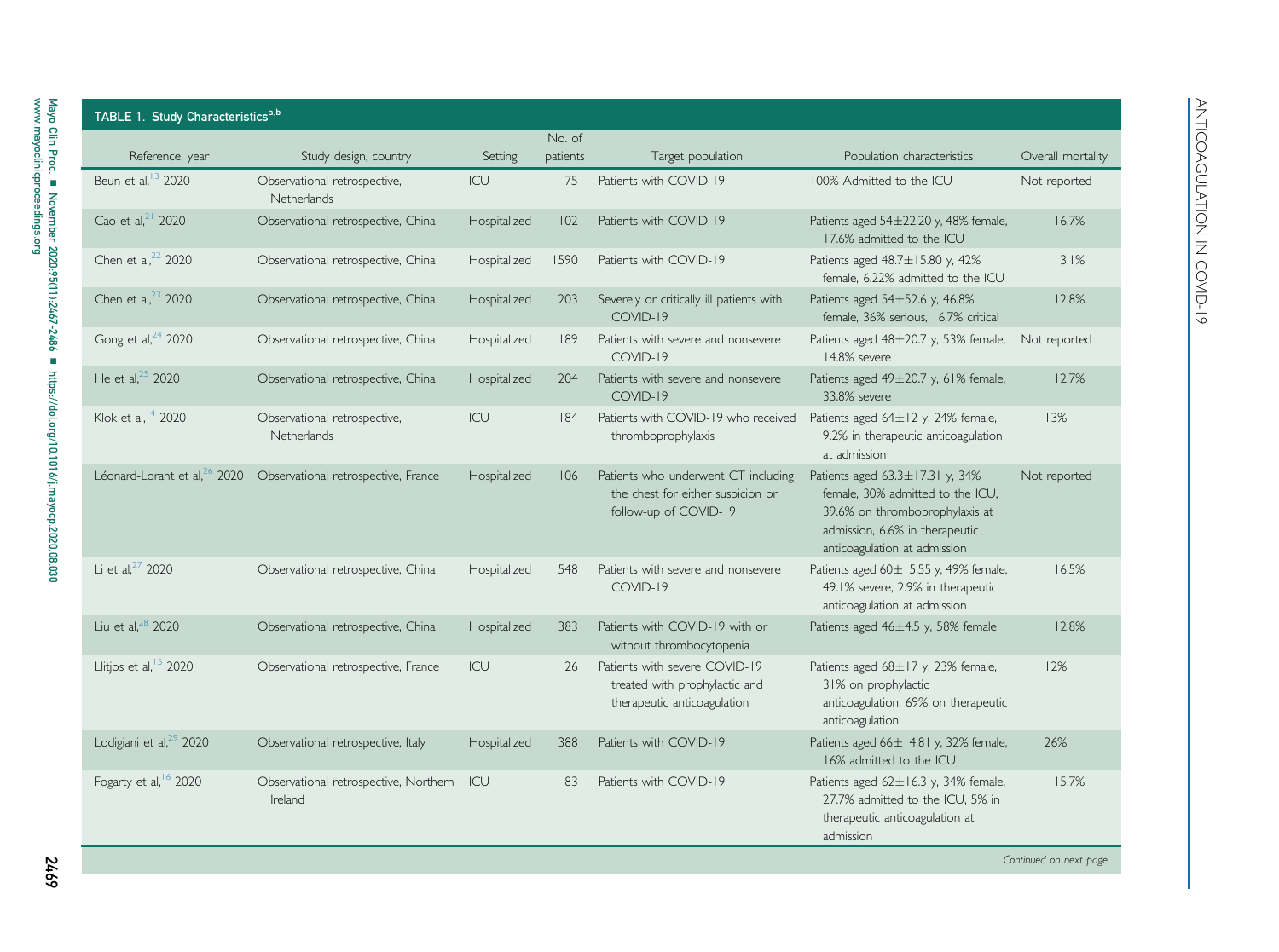| <b>TABLE 1. Continued</b>          |                                                                                                       |              |                    |                                                           |                                                                                                       |                        |
|------------------------------------|-------------------------------------------------------------------------------------------------------|--------------|--------------------|-----------------------------------------------------------|-------------------------------------------------------------------------------------------------------|------------------------|
| Reference, year                    | Study design, country                                                                                 | Setting      | No. of<br>patients | Target population                                         | Population characteristics                                                                            | Overall mortality      |
| Panigada et al, <sup>17</sup> 2020 | Observational retrospective, Italy                                                                    | ICU          | 24                 | Patients with COVID-19                                    | Patients aged 56±8 y                                                                                  | Not reported           |
| Paranjpe et al, <sup>30</sup> 2020 | Observational retrospective<br>comparative (anticoagulation vs no<br>anticoagu-lation), United States | Hospitalized | 2773               | Patients with COVID-19                                    | Not reported                                                                                          | 22.7%                  |
| Poissy et al, <sup>18</sup> 2020   | Observational retrospective, France                                                                   | ICU          | 107                | Patients with COVID-19                                    | Not reported                                                                                          | Not reported           |
| Sun et al, 31 2020                 | Observational retrospective, China                                                                    | Hospitalized | 150                | Patients with COVID-19                                    | Patients aged 45±16 y, 55% female                                                                     | 2%                     |
| Tang et al, 32 2020                | Observational retrospective, China                                                                    | Hospitalized | 183                | Patients with COVID-19                                    | Patients aged $54.1 \pm 16.2$ y, 46% female                                                           | 11.5%                  |
| Tang et al, <sup>19</sup> 2020     | Observational retrospective, China                                                                    | ICU          | 73                 | Patients with COVID-19                                    | Patients aged 67±11.1 y, 38% female,<br>100% severe                                                   | 28.8%                  |
| Tang et al, 33 2020                | Observational retrospective, China                                                                    | Hospitalized | 449                | Patients with severe COVID-19                             | Patients aged 65.1±12 y, 40% female,<br>100% severe, 22% received<br>anticoagulation                  | 29.8%                  |
| Wan et al, 34 2020                 | Observational retrospective, China                                                                    | Hospitalized | 230                | Patients with COVID-19 with enteric<br>involvement        | Patients aged 47.5±13.83 y, 44%<br>female, 26.5% severe, 15% admitted<br>to the ICU                   | 2.6%                   |
| Wan et al, 35 2020                 | Observational retrospective, China                                                                    | Hospitalized | 123                | Patients with COVID-19                                    | Patients aged 46.16±15.15 y, 46%<br>female, 17.07% severe                                             | 3.3%                   |
| Wan et al, 36 2020                 | Observational retrospective, China                                                                    | Hospitalized | 135                | Patients with severe and nonsevere<br>COVID-19            | Patients aged $47\pm3.1$ y, $47\%$ female,<br>29.6% severe                                            | 0.1%                   |
| Wang et al, 37 2020                | Observational retrospective, China                                                                    | Hospitalized | 125                | Patients with critical and noncritical<br>COVID-19        | Patients aged $41.5 \pm 15.09$ y, 43%<br>female, 20% critical, 15.2% admitted<br>to ICU               | 0%                     |
| Wang et al, 38 2020                | Observational prospective, China                                                                      | Hospitalized | 548                | Patients with COVID-19                                    | Patients aged 59.3±4.63 y, 49%<br>female. 23.2% critical                                              | 14.2%                  |
| Wang et al, <sup>20</sup> 2020     | Observational retrospective, China                                                                    | ICU          | 344                | Severely or critically ill patients with<br>COVID-19      | Patients aged $64\pm3.3$ y, 48% female                                                                | 36.7%                  |
| Wu et al, 39 2020                  | Observational retrospective, China                                                                    | Hospitalized | 280                | Patients with nonsevere, severe, and<br>critical COVID-19 | Patients aged 43.12±19.02 y, 46%<br>female, 26.8% severe, 2.9% critical,<br>2.7% admitted to ICU      | 0%                     |
| Xu et al. <sup>40</sup> 2020       | Observational retrospective, China                                                                    | Hospitalized | 187                | Patients with nonsevere, severe, and<br>critical COVID-19 | Patients aged $62 \pm 16.67$ y, 45% female,<br>24.1% severe, 33.2% critical, 33.2%<br>admitted to ICU | 14.9%                  |
| Yan et al, <sup>41</sup> 2020      | Observational retrospective, China                                                                    | Hospitalized | 193                | Patients with severe COVID-19 and<br>diabetes             | Patients aged 64±17.77 y, 41% female,<br>47.7% admitted to ICU                                        | 56%                    |
|                                    |                                                                                                       |              |                    |                                                           |                                                                                                       | Continued on next page |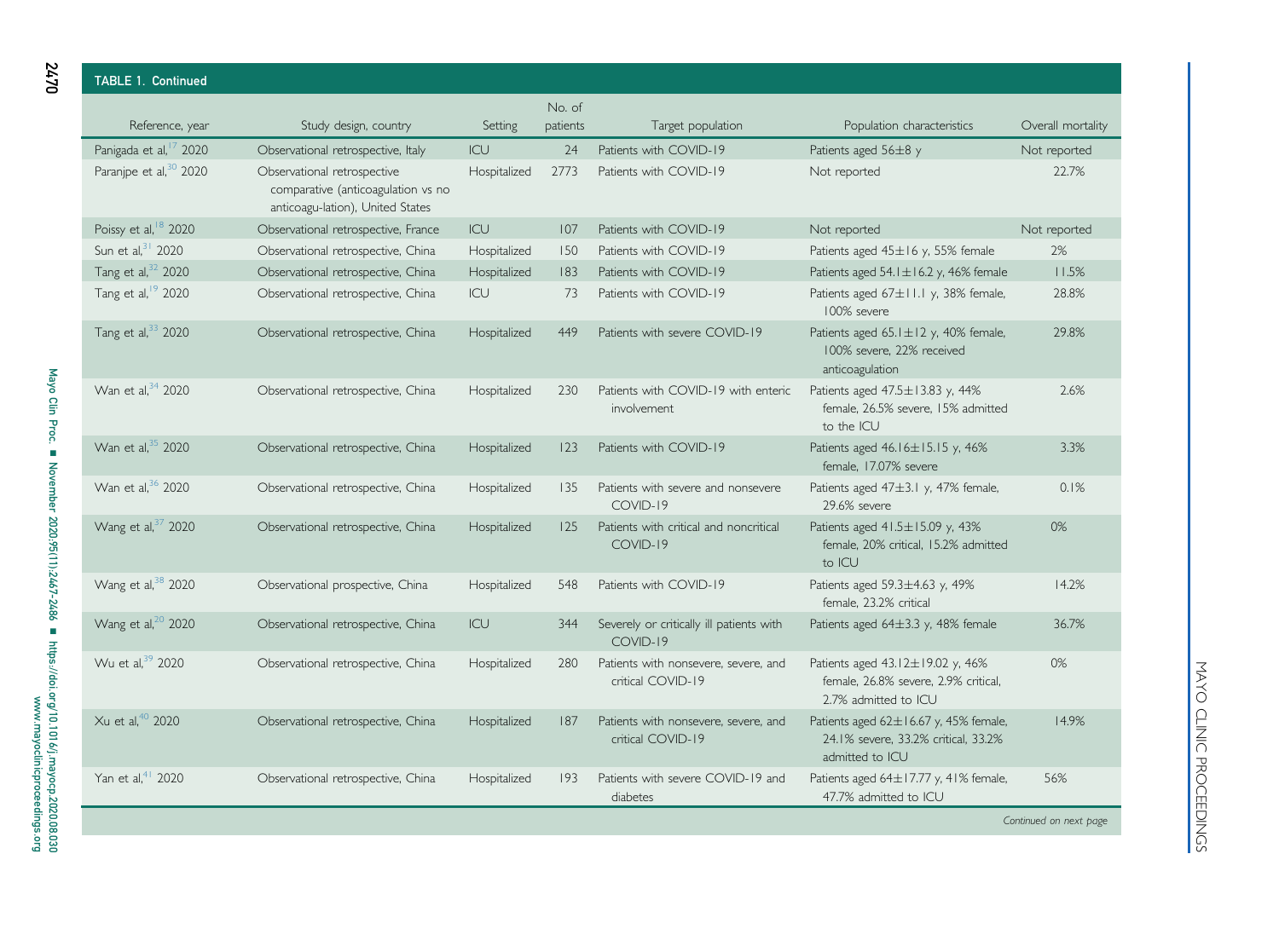| Reference, year                | Study design, country              | Setting      | No. of<br>patients | Target population                                    | Population characteristics                                                         | Overall mortality |
|--------------------------------|------------------------------------|--------------|--------------------|------------------------------------------------------|------------------------------------------------------------------------------------|-------------------|
| Yang et al, <sup>42</sup> 2020 | Observational retrospective, China | Hospitalized | 1476               | Patients with COVID-19                               | Patients aged 57±3.3 y, 47% female                                                 | 16.1%             |
| Yang et al, <sup>43</sup> 2020 | Observational retrospective, China | Hospitalized | $ 49\rangle$       | Patients with COVID-19                               | Patients aged $45.1 \pm 13.35$ y, $46\%$<br>female.                                | 0%                |
| Yao et al, <sup>44</sup> 2020  | Observational retrospective, China | Hospitalized | 109                | Patients with severe and nonsevere<br>COVID-19       | Patients aged $52\pm3.5$ y, 60% female,<br>23.1% severe. 15.74% admitted to<br>ICU | 11.1%             |
| Yin et al, <sup>45</sup> 2020  | Observational retrospective, China | Hospitalized | 449                | Patients with severe COVID-19                        | Patients aged $65.1 \pm 12$ y, 40% female                                          | 29.8%             |
| Peng et al, <sup>46</sup> 2020 | Observational retrospective, China | Hospitalized | 112                | Patients with COVID-19 and<br>cardiovascular disease | Patients aged 62±8.88 y, 53% female,<br>14.3% admitted to ICU                      | 15.2%             |
| Zhang et al, $47$ 2020         | Observational retrospective, China | Hospitalized | 221                | Patients with severe and nonsevere<br>COVID-19       | Patients aged 55±4.5 y, 51% female,<br>24.9% severe. 19.9 % admitted to<br>ICU     | 5.4%              |
| Zhang et al, $48$ 2020         | Observational retrospective, China | Hospitalized | 343                | Patients with COVID-19                               | Patients aged $62 \pm 15.5$ y, 51% female,<br>1.2% had atrial fibrillation         | 3.8%              |
| Zhou et al, $49$ 2020          | Observational retrospective, China | Hospitalized | 9                  | Patients with COVID-19                               | Patients aged 56±15.6 y, 38% female,<br>26.2% admitted to the ICU                  | 16.2%             |

<span id="page-4-1"></span><span id="page-4-0"></span> $\mathrm{^aCOVD}$ -19  $=$  coronavirus disease 2019; CT  $=$  computed tomography; ICU  $=$  intensive care unit.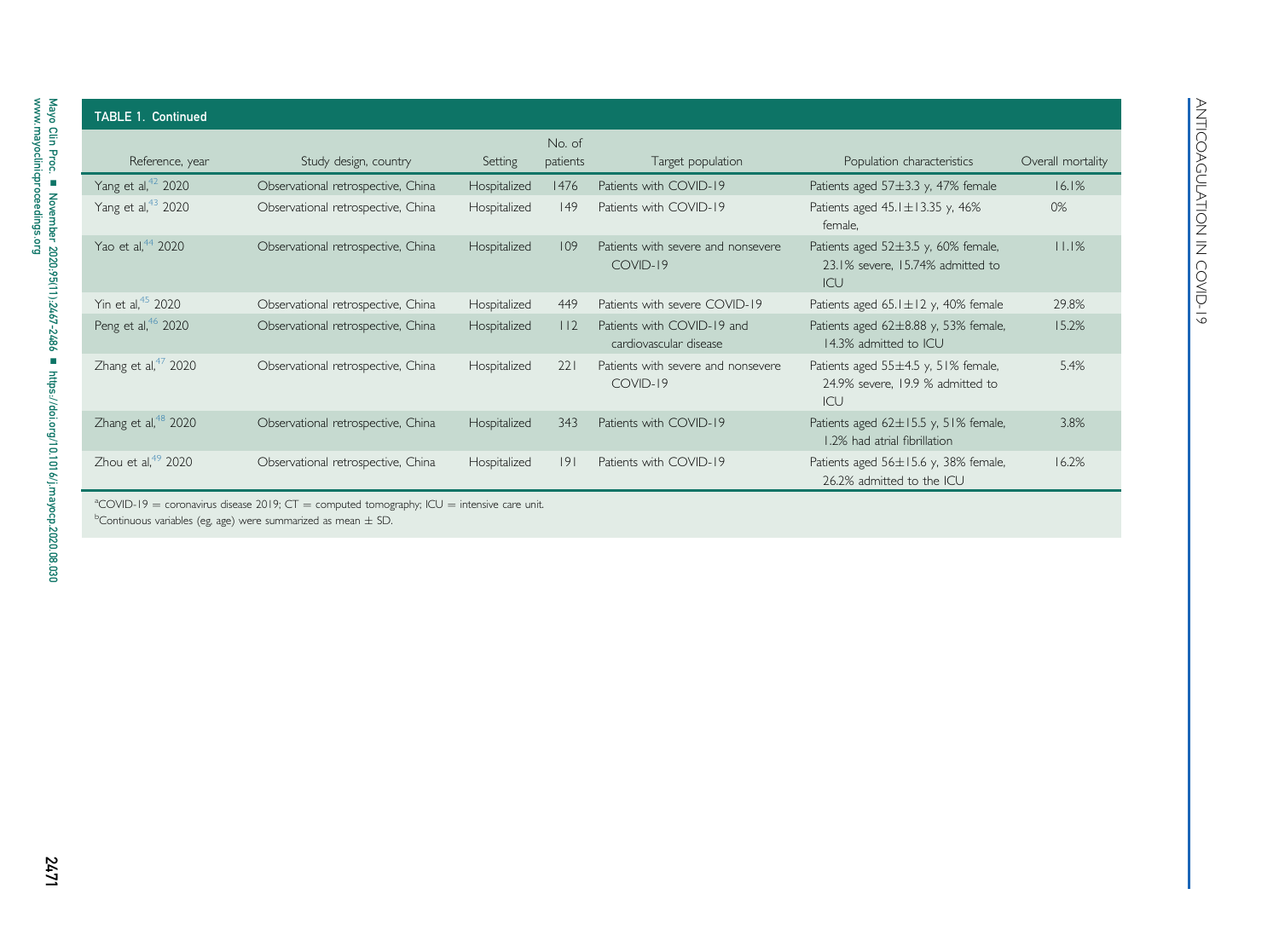studies with less than 100 participants that only reported the prevalence of coagulopathy without an intervention. Outcomes of interest were mortality, VTE, DIC, and major bleeding.

#### Literature Search and Data Extraction

The framework for conducting reviews about the COVID-19 pandemic has been published elsewhere. $11$  A medical librarian and the methodology team designed a systematic search of Ovid MEDLINE In-Process & Other Non-Indexed Citations, Ovid MEDLINE, and Ovid EMBASE from the first outbreak in November, 2019, through May 1, 2020, without any language restrictions (Supplemental Table 1, available online at [http://www.mayoclinicproceedings.](http://www.mayoclinicproceedings.org) [org](http://www.mayoclinicproceedings.org)). We complemented the search by crossreferencing relevant systematic and rapid reviews identified by our search. Eight reviewers assessed each study for eligibility (V.D.T.R., T.N., M.U.S., S.S., R.B., M.F., T.J., M.A.), first by examining the abstracts and subsequently the full text of articles deemed potentially eligible. Both screening and data extraction were performed in a single-reviewer fashion.

We extracted study characteristics (eg, study design, setting) and population description (eg, target population, age range, number hospitalized vs ICU). Laboratory data were extracted as either binary (eg, presence of thrombocytopenia) or continuous using means and SDs. If not available, SDs were imputed from interquartile ranges. The number of reported VTE and DIC events was also extracted. Severity of disease was categorized as mild, moderate, severe, or critical according to the description provided in each publication. Mild disease includes low-grade fever  $(<$ 38 $\degree$ C) with few symptoms and no imaging findings of pneumonia. Moderate disease includes fever, respiratory symptoms, and imaging features of pneumonia. Severe disease includes evidence of respiratory distress (respiratory rate  $\geq$ 30 breaths/min, oxygen saturation  $\langle 93\%$  at rest, PaO<sub>2</sub>/fraction of inspired oxygen  $\leq$ 300 mm Hg); critical disease severity includes respiratory failure with the need for mechanical assistance, shock, and/or

extrapulmonary organ failure requiring ICU management.<sup>[12](#page-17-17)</sup> The system of disease severity, however, may not have been consistent across publications.

Information regarding reporting related to risk of bias at study level was extracted separately for comparative and single-arm studies (Supplemental Tables 2 and 3, available online at [http://www.mayoclinicproceedings.](http://www.mayoclinicproceedings.org) [org\)](http://www.mayoclinicproceedings.org). Domains evaluated include representativeness of the cohorts, ascertainment of exposure and outcomes, comparability, causality, reporting, and loss of follow-up.

#### Data Synthesis

When feasible, we conducted meta-analysis using the DerSimonian-Laird random effects model to calculate an overall proportion or a summary estimate of means. Heterogeneity was assessed using the  $I^2$  value, defining low heterogeneity as  $I^2$  lower than 50%, moderate heterogeneity as  $I^2$  between 50% and 75%, and high heterogeneity as  $I^2$  higher than 75%. We used the open-source R Project software for all statistical computing. We opted to divide patients with mild and moderate disease from those with severe and critical disease. Similarly, we compared the data of survivors to nonsurvivors. We then calculated odds ratios (ORs) and 95% CIs to evaluate the association of severity and survivorship with coagulopathy using binary data. When meta-analysis was not possible, data were synthesized narratively.

#### RESULTS

#### Study Characteristics

Of the 4070 unique citations identified, we included 37 studies ([Table 1\)](#page-2-0). Of these studies, 36 were retrospective studies; 8 were conducted in the ICU setting, <sup>[13](#page-17-18),[14](#page-17-19)[,15,](#page-17-20)[16,](#page-17-21)[17](#page-17-22),[18](#page-17-23)[,19,](#page-17-24)[20](#page-17-25)</sup> 29 in nonspecific inpatient

settings,  $21-25,26-28,29,30,31,32,33-38,39-49$  $21-25,26-28,29,30,31,32,33-38,39-49$  $21-25,26-28,29,30,31,32,33-38,39-49$  $21-25,26-28,29,30,31,32,33-38,39-49$  $21-25,26-28,29,30,31,32,33-38,39-49$  $21-25,26-28,29,30,31,32,33-38,39-49$  $21-25,26-28,29,30,31,32,33-38,39-49$  $21-25,26-28,29,30,31,32,33-38,39-49$  $21-25,26-28,29,30,31,32,33-38,39-49$  $21-25,26-28,29,30,31,32,33-38,39-49$  $21-25,26-28,29,30,31,32,33-38,39-49$  $21-25,26-28,29,30,31,32,33-38,39-49$  $21-25,26-28,29,30,31,32,33-38,39-49$  and none in an outpatient setting. The studies were from 6 countries with the majority (28 of 37) from China, followed by France (3), Italy (2), the Netherlands (2), Ireland (1), and the United States (1). Cohorts ranged from 24 to 2773 patients with confirmed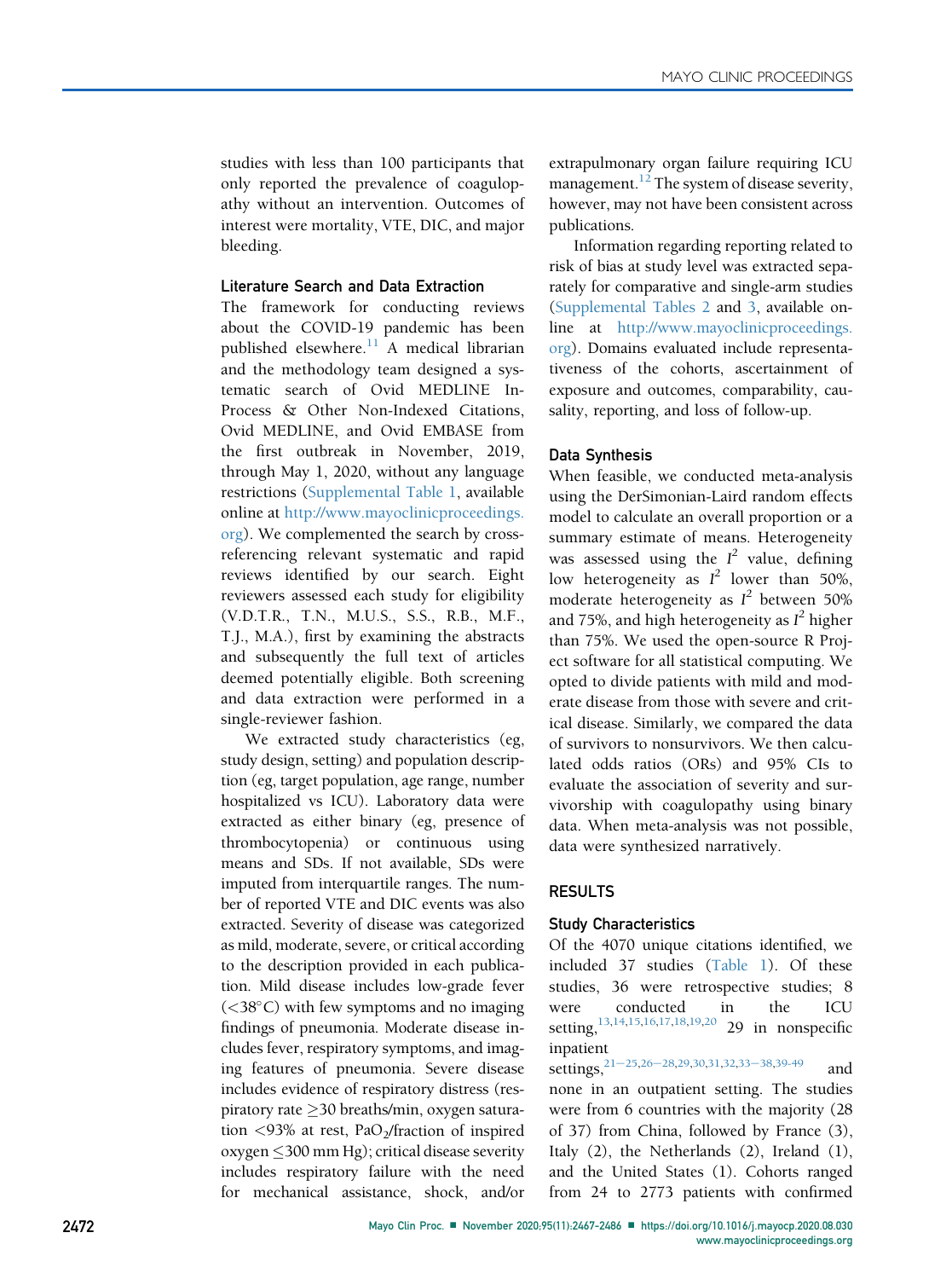| Ī           |
|-------------|
|             |
| :<br>?<br>ר |
|             |
|             |
|             |
|             |
|             |
| ۱<br>ا      |
| ı           |
|             |

<span id="page-6-0"></span>

| Laboratory<br>findings                                                            | Frequency                                                                                                                         | Overall                                                                                                                                                                         | Patients with mild<br>and/or moderate disease                                                       | Patients with severe<br>and/or critical disease                                                                                 | Survivors                                                                                                               | <b>Nonsurvivors</b>                                                                                           |
|-----------------------------------------------------------------------------------|-----------------------------------------------------------------------------------------------------------------------------------|---------------------------------------------------------------------------------------------------------------------------------------------------------------------------------|-----------------------------------------------------------------------------------------------------|---------------------------------------------------------------------------------------------------------------------------------|-------------------------------------------------------------------------------------------------------------------------|---------------------------------------------------------------------------------------------------------------|
| PT(s)<br>Reference<br>value: 10-12 s                                              | Prolonged PT in 7%<br>(95% CI, 1%-14%)<br>5 Studies, 17,31,37,43,49 639<br>patients, high heterogeneity                           | Mean: 12.97 (95% CI,<br>$12.41 - 13.54$<br>16 Studies, 25, 16, 19, 31, 32, 36, 37, 20, 39<br>$-41,43,45-48$ high heterogeneity                                                  | Mean: 12.51 (95% CI, 11.79-13.24)<br>6 Studies, 25, 32, 36, 39, 46, 47 high<br>heterogeneity        | Mean: 13.27 (95% CI,<br>$12.57 - 13.97$<br>8 Studies. 25, 19, 36, 20, 39, 41, 46, 47 high<br>heterogeneity                      | Mean: 13.22 (95% CI, 12.64-<br>13.80<br>4 Studies, 6,32,20,40 high<br>heterogeneity                                     | Mean: 14.32 (95% CI,<br>$13.02 - 15.61$<br>4 Studies, 6,32,20,40 high<br>heterogeneity                        |
| $a$ PTT $(s)$<br>Reference<br>value: 22-36 s                                      | CI, 0%<br>to 34%)<br>3 Studies, <sup>17,37,43</sup> 298 patients,<br>high heterogeneity                                           | Prolonged aPTT in 11% (95% Mean: 34.43 (95% CI, 32.06-36.8)<br>13 Studies. 24, 16, 32, 19, 34, 36, 37, 39,<br>41,43,46-48 high heterogeneity                                    | Mean: 35.69 (95% CI, 32.74-38.64)<br>6 Studies, 24, 32, 36, 39, 46, 47 high<br>heterogeneity        | Mean: 36.94 (95% CI,<br>34.70-39.19)<br>7 Studies, 24, 19, 36, 39, 41, 46, 47<br>high heterogeneity                             | Mean: 36.26 (95% CI, 26.56-<br>45.96<br>2 Studies, 6,32 high heterogeneity                                              | Mean: 37.60 (95% CI,<br>26.56-45.96)<br>2 Studies, <sup>16,32</sup> high<br>heterogeneity                     |
| Fibrinogen (g/L)<br>Reference<br>value: 2-4 g/L                                   | Not reported                                                                                                                      | Mean: 5.29 (95% CI, 4.76-5.81)<br>9 Studies, 13, 26, 28, 15, 16, 17, 32<br>,41,48 high heterogeneity                                                                            | Mean: 4.55 (95% CI, 4.51-4.59)<br>$I$ Study <sup>32</sup>                                           | Mean 6.29 (95% CI,<br>$4.58 - 7.99$<br>4 Studies, 13, 15, 17, 41 high<br>heterogeneity                                          | Mean: 4.51 (95% Cl, 4.47-4.55) Mean: 5.30 (95% Cl,<br>2 Studies, 6,32 low heterogeneity                                 | $4.90 - 5.71$<br>2 Studies, <sup>16,32</sup> low<br>heterogeneity                                             |
| D-dimer $(\mu g/mL)$<br>Reference<br>value: $<$ 0.5 $\mu$ g/<br>mL                | CI, 28%-55%)<br>13 Studies, $21 - 23,26,27,31$ ,<br>36-3843444849 3454<br>patients, high heterogeneity                            | Elevated D-dimer in 42% (95% Mean: 0.56 (95% CI, 0.49-0.63)<br>26 Studies, 13, 21, 23 - 25, 26, 15<br>$-17,28,29,19,31,32,34,36,37,20,39-41,$<br>43-45,47,48 high heterogeneity | Mean: 0.48 (95% CI, 0.24-0.72)<br>7 Studies, 24, 25, 32, 36, 39, 44, 47 high<br>heterogeneity       | Mean: 1.29 (95% CI, 0.72-1.86)<br>13 Studies, 13,23-25, 15, 17, 19<br>,36,20,39,41,44,47 high<br>heterogeneity                  | Mean: 0.70 (95% CI, 0.53-0.88)<br>7 Studies, 23, 29, 16, 32, 20, 40, 44 high<br>heterogeneity                           | Mean: 1.10 (95% Cl,<br>$0.50 - 1.69$ ) 8<br>Studies, 21, 23, 29, 16, 32, 20<br>$,40,44$ high<br>heterogeneity |
| Antithrombin<br>activity (%)<br>Reference<br>value: 80%-<br>140%                  | Not reported                                                                                                                      | Mean: 91 (95% CI, 90.7-91.3)<br>I Study <sup>32</sup>                                                                                                                           | Not reported                                                                                        | Not reported                                                                                                                    | Mean: 91 (95% CI, 90.7-91.3)<br>$I$ Study <sup>32</sup>                                                                 | Mean: 84 (95% CI,<br>$82.-85.3)$<br>$I$ Study <sup>32</sup>                                                   |
| Platelets<br>(x10 <sup>9</sup> /L)<br>Reference value:<br>$150-400 \times 10^9$ / | Thrombocytopenia in 20%<br>(95% CI, 9%-33%)<br>10 Studies. 22.23.27, 17.35.<br>37, 38, 42-44 4894 patients,<br>high heterogeneity | Mean: 186.20 (95% CI, 161.22-<br>211.18<br>19 Studies, 13,23<br>$-25.28$ , 15, 16, 17, 19, 36, 37, 20, 39<br>,41-43,45,47,49 high heterogeneity                                 | Mean: 184.70 (95% CI, 172.84-196.56)<br>6 Studies, 24, 25, 36, 37, 39, 47 moderate<br>heterogeneity | Mean: 177.30 (95% CI, 141.93-<br>212.67<br>13 Studies, 13,23<br>$-25, 15, 17, 19, 36, 37, 20, 39, 41, 47$<br>high heterogeneity | Mean: 205.82 (95% CI, 190.37- Mean: 146.71 (95%<br>221.27)<br>5 Studies. <sup>23,16,20,42,49</sup> low<br>heterogeneity | CI, 113.07-180.35)<br>5 Studies, 23, 16, 20, 42, 49<br>high heterogeneity                                     |
| Lymphocytes<br>$(x10^9/L)$<br>Reference value:<br>$1.1 - 3.2 \times 10^9$ /L      | Not reported                                                                                                                      | Mean: 1.14 (95% CI, 1.04-1.25)<br>19 Studies, 21, 23 - 25, 28, 31, 19, 34, 36, 37,<br>20,39-41,43,44,46,47,49 high<br>heterogeneity                                             | Mean: 1.21 (95% CI, 1.07-1.34)<br>8 Studies. 24, 25, 36, 37, 39, 44, 46, 47 high<br>heterogeneity   | Mean: 0.79 (95% CI, 0.69-0.89)<br>II Studies, <sup>23</sup><br>$-25, 19, 36, 37, 20, 39, 41, 44, 46, 47$<br>high heterogeneity  | Mean: 0.92 (95% CI, 0.81-1.04) Mean: 0.62 (95% CI,<br>5 Studies. 23, 20, 40, 44, 49 high<br>heterogeneity               | $0.55 - 0.70$<br>6 Studies, 21, 23, 20, 40, 44, 49<br>moderate<br>heterogeneity                               |

Continued on next page

2473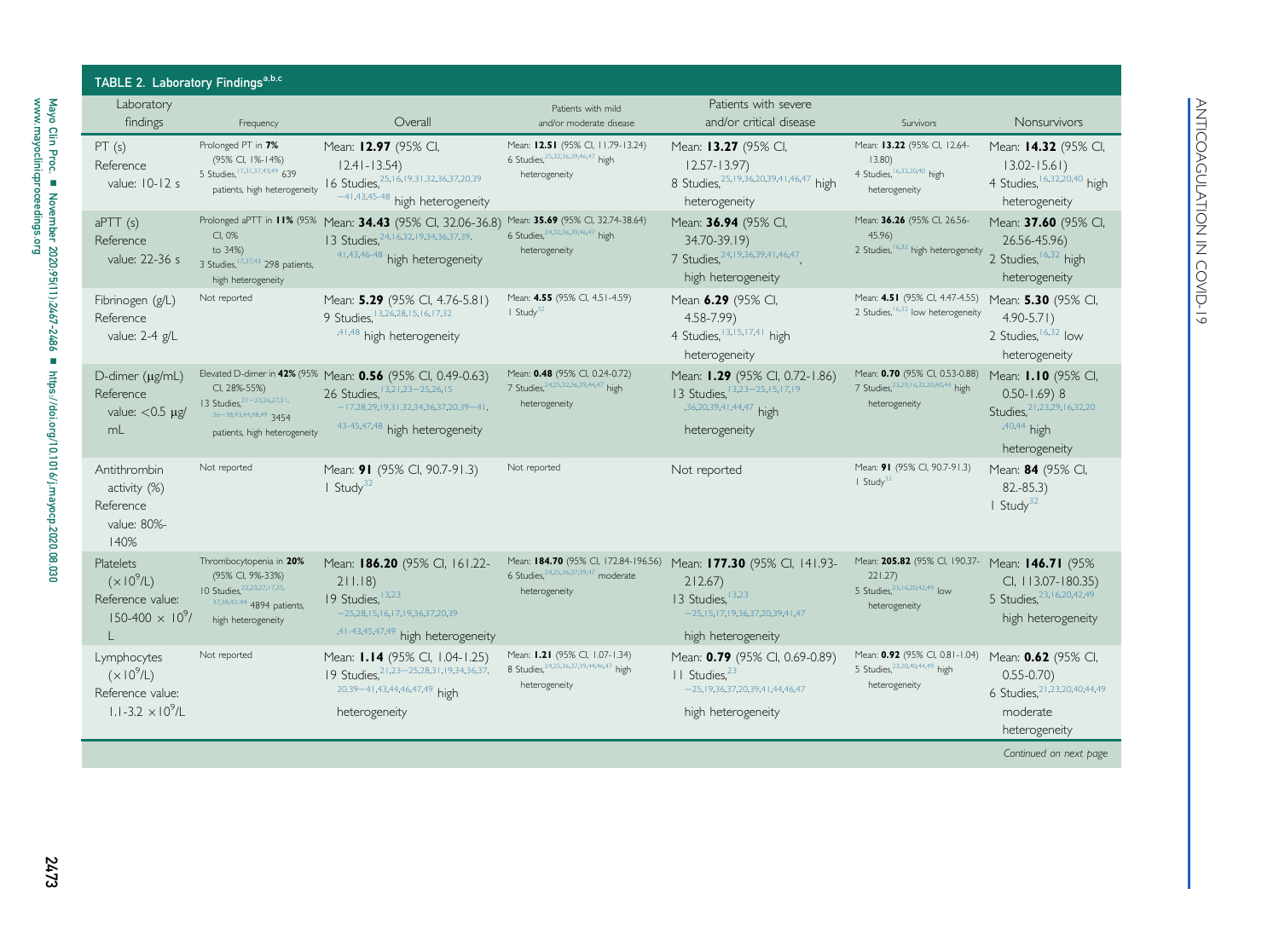| TABLE 2. Continued                                                                            |           |                                                                                                                                                                                                                           |                                                                    |                                                                                                       |                                                                                                              |                                                                      |
|-----------------------------------------------------------------------------------------------|-----------|---------------------------------------------------------------------------------------------------------------------------------------------------------------------------------------------------------------------------|--------------------------------------------------------------------|-------------------------------------------------------------------------------------------------------|--------------------------------------------------------------------------------------------------------------|----------------------------------------------------------------------|
| aboratory<br>findings                                                                         | Frequency | Overall                                                                                                                                                                                                                   | and/or moderate disease<br>Patients with mild                      | and/or critical disease<br>Patients with severe                                                       | Survivors                                                                                                    | Nonsurvivors                                                         |
| Not reported<br>$3.8 - 9.5 \times 10^{9}/L$<br>Reference value:<br>Neutrophils<br>$(X10^9/L)$ |           | 17 Studies, 23-25, 28, 31, 19, 34, 36, 37, 20, 39 8 Studies, 24, 3, 3, 3, 3, 3, 4, 4, 4, 4, high<br><sup>+/</sup> high heterogeneity<br>$-414344464$<br>Mean: $3.59$                                                      | 95% CI, 2.91-4.27) Mean: 3.16 (95% CI, 2.87-3.45)<br>heterogeneity | 39414446,47 high heterogeneity<br>1 Studies, $23-25.1936,3720$<br>Mean: 4.19 (95% CI,<br>$3.3 - 5.09$ | Mean: 3.95 (95% Cl, 3.76-4.14) Mean: 6.11 (95% Cl,<br>4 Studies, <sup>23,20,40,44</sup> low<br>heterogeneity | 4 Studies. <sup>23,20,40,44</sup> low<br>heterogeneity<br>5.68-6.55) |
| $a_{aPTT}$ = activated partial thromboplastin time; PT = prothrombin time.<br>computing.      |           | "Heterogeneity was assesed using the F value, defining low heterogeneity as f <50%, moderate heterogeneity as f 50%-75%, and high heterogeneity as f >75%. We used the open-source R Project software for all statistical |                                                                    |                                                                                                       |                                                                                                              |                                                                      |

conversion factors: To convert D-dimer values to nmol/L, multiply by 5.476. cSI conversion factors: To convert D-dimer values to nmol/L, multiply by 5.476.  $\overline{\zeta}$  COVID-19. Overall mortality was as high as 56%. We found no studies reporting data on patients who were receiving long-term anticoagulation.

## <span id="page-7-1"></span><span id="page-7-0"></span>Laboratory Findings

<span id="page-7-2"></span>Eight laboratory parameters were described by at least one study with sufficient detail to calculate means and 95% CIs [\(Table 2\)](#page-6-0). The reported frequency of abnormal coagulation parameters was as follows: elevated D-dimer, 42%; coagulopathy (prolongation of either prothrombin time [PT] or activated thromboplastin time [aPTT]), 28%; thrombocytopenia, 20%; prolonged aPTT, 11%; and prolonged PT, 7%.

The coagulopathy in COVID-19 differed from DIC in that fibrinogen levels are elevated (in classic DIC, they should be low and are often <1 g/L), thrombocytopenia is mild (platelet counts in DIC are usually  $\langle 50 \times 10^9 / L \rangle^{50}$  $\langle 50 \times 10^9 / L \rangle^{50}$  $\langle 50 \times 10^9 / L \rangle^{50}$  and the PT is only slightly prolonged (1 to 2 seconds vs 3 to >6 seconds in DIC due to consumption of procoagulant factors).

## Prognosis

During hospitalization, patients with severe and critical forms of COVID-19 were more likely to have elevation of D-dimer levels of greater than 1  $\mu$ g/mL (to convert to nmol/<br>I multiply by 5.476) (OP 3.14: 05% CI L, multiply by 5.476) (OR, 3.14; 95% CI, 2.26 to 4.38; 2 studies,  $I^2 = 0\%$  and thrombocytopenia (OR, 1.78; 95% CI, 1.18 to 2.69; 3 studies,  $I^2=9\%)$  compared with patients with mild or moderate disease. Nonsurvivors were more likely to have elevation of D-dimer values (OR, 4.78; 95% CI, 2.47 to 9.25; 4 studies,  $I^2 = 66\%$ , thrombocytopenia (OR, 4.56; 95% CI, 1.09 to 19.09; 4 studies,  $I^2 = 96\%$ ), and DIC (OR, 71.88; 95% CI, 3.42 to 1508.54; 2 studies,  $I^2 = 86\%$ ).

## Incidence of Thrombotic Events and Comparison With Non-COVID Patients

Published series were largely drawn from patients with COVID-19 who were admitted to the ICU. Venous thromboembolism rates ranged from 2% to 69% based on 3 published studies at the time of this analysis.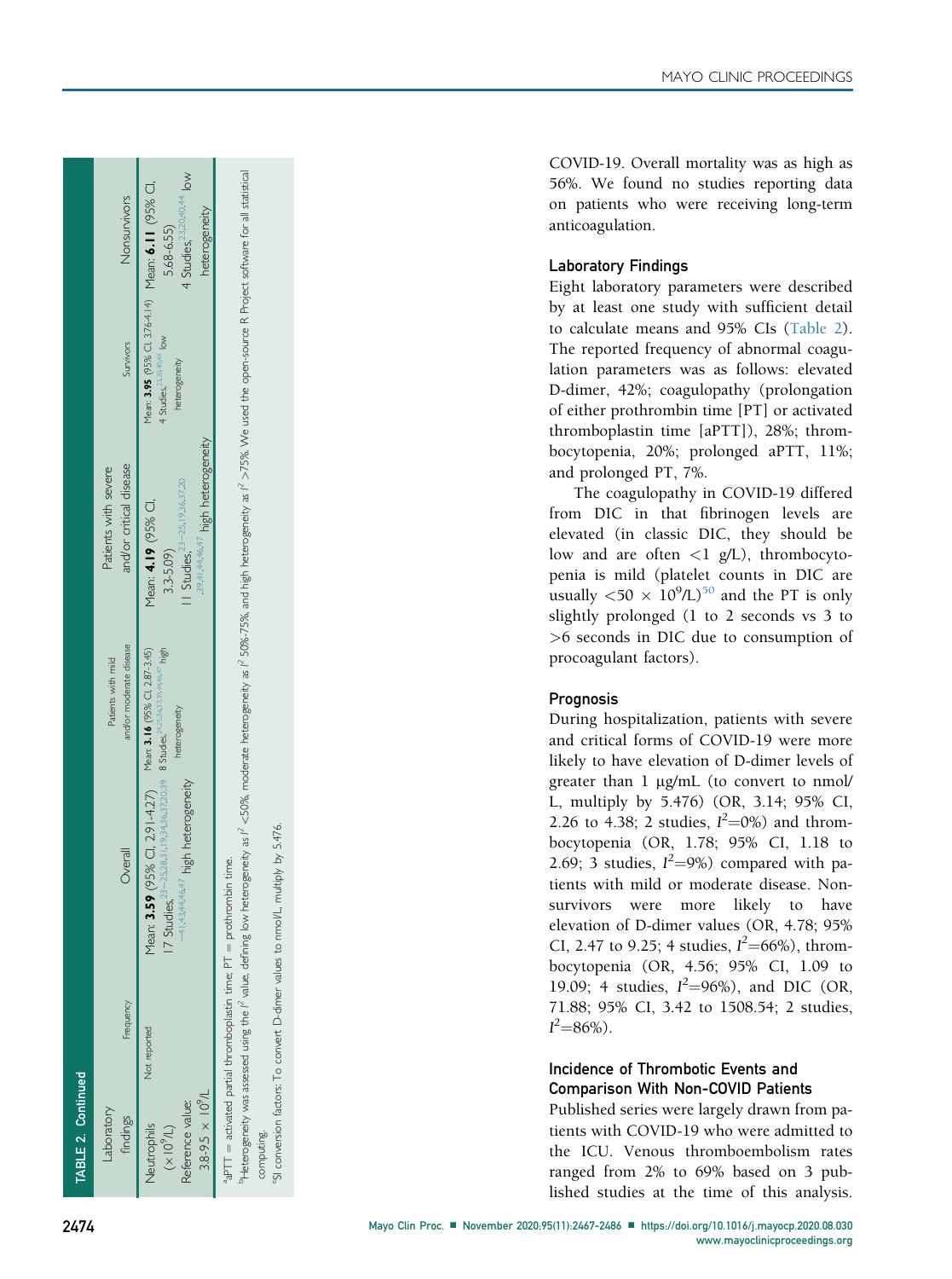This wide range reflects differing detection strategies, potentially limited by personal protective equipment conservation tactics. In studies in which ultrasonography was prompted by clinical suspicion alone, reported VTE rates were low at 2% to  $4\%$ .<sup>[14](#page-17-19)[,29](#page-18-27)</sup> In the only study in which surveillance ultrasonography was mandated, the VTE rate was  $69\%$ .<sup>[15](#page-17-20)</sup> The latter study pursued mandatory ultrasonography on admission and repeated on day 7 and reported a deep venous thrombosis (DVT) rate of 50%, most of which were bilateral lower extremity DVTs; however, the rates of proximal and distal thromboses were not reported.<sup>[15](#page-17-20)</sup> In a retrospective case series by Cui et  $al<sup>51</sup>$  $al<sup>51</sup>$  $al<sup>51</sup>$  in which 81 patients with COVID-19 were admitted to the ICU, the VTE rate was 25%. This series did not meet the eligibility criteria for inclusion in this review because of its sample size; however, it reports a high VTE incidence. This study included ultrasonography and computed tomography that may not have been mandatory and may not have been repeated as described in the article's Methods section.

The incidence of VTE in these 2 studies was considerably higher than anticipated for ICU patients. By comparison, VTE rates in the PROTECT (Prophylaxis for Thromboembolism in Critical Care Trial) study  $(pre-COVID-19)$  were substantially lower: the overall VTE rate was 9.1%, the DVT rate was 5.5%, and the pulmonary embolism (PE) rate was  $1.8\%$ .<sup>[52](#page-18-47)</sup> The PROTECT study randomized 3764 ICU patients to receive either prophylactic low-molecular-weight heparin (LMWH), dalteparin, or unfractionated heparin to be continued throughout the ICU stay. Patients underwent mandatory ultrasonographic evaluation of the lower extremities twice weekly for DVT. Nearly half of the recruited patients (45%) were admitted for a respiratory condition. Proximal leg DVT was identified in 5.1% and 5.8% of patients, while PE rates were 1.3% and 2.3% for patients receiving dalteparin and unfractionated heparin, respectively.

One study reported rates of VTE in patients with COVID-19 hospitalized in a non-critical care setting.<sup>[29](#page-18-27)</sup> Overall,

thrombosis rates were 6.6% for 327 non-ICU patients.<sup>[29](#page-18-27)</sup> This rate includes VTE rates of 3.8%, stroke rates of 1.9%, and acute coronary syndrome rates of 1.0%. Of the 3.8% of patients with VTE, PE occurred in 2.5% and DVT in 1.3%. It is important to note that DVT detection methods were driven by clinical indications, not systematic ultrasonographic surveillance requirements.

When looking at differences by disease severity, one study found higher rates of thrombosis among patients with severe COVID-19 than in those with nonsevere disease (6.6% vs 3.7%) but found no difference in DVT or PE rates.<sup>[29](#page-18-27)</sup> Moreover, PE rates in studies in which more than 50% of patients had severe or critical disease<sup>[13](#page-17-18),[14,](#page-17-19)[15](#page-17-20),[18](#page-17-23)</sup> ranged from 13.6% to 26.7% compared with 1.4% to 30.2% in studies in which less than 50% of patients had severe or critical disease<sup>[26,](#page-18-26)[29](#page-18-27)</sup> [\(Table 3](#page-9-0)).

In 2 studies in which more than 50% of patients received prophylaxis, rates of VTE ranged from  $1.6\%$  to  $4.1\%^{14,29}$  $4.1\%^{14,29}$  $4.1\%^{14,29}$  $4.1\%^{14,29}$  and PE rates ranged from 1.4% to 20.6%,  $14,29,18$  $14,29,18$  $14,29,18$  $14,29,18$  whereas in studies with less prophylaxis, the VTE rate was  $69\%$ <sup>[15](#page-17-20)</sup> and PE rates ranged from 23.1% to 30.2%.<sup>[26](#page-17-25)[,15](#page-17-20)</sup> Meta-analyses of the frequency of thrombotic events are summarized in [Table 3](#page-9-0), ranging from 1% (myocardial infarction) to 17% (PE). Each pooled analysis included 2 to 6 studies with sample sizes of 598 to 1362 patients. Overall heterogeneity was moderate to high. An overall VTE rate was not pooled across studies because of high heterogeneity.

#### Effect of Anticoagulation

Six retrospective studies (4 comparative<sup>[15](#page-17-20)[,30,](#page-18-28)[33](#page-18-30)[,45](#page-18-48)</sup> and 2 uncontrolled<sup>14,29</sup>) reported patient-important outcomes in those who received anticoagulation [\(Table 4\)](#page-12-0). Two of the comparative studies reported data from the same cohort. $33,45$  $33,45$  $33,45$  Mortality was assessed by 2 comparative studies,  $30,33,45$  $30,33,45$  $30,33,45$  meta-analysis of which did not reveal a statistically significant difference when using anticoagulation (OR, 0.99; 95% CI, 0.82 to 1.19;  $I^2=0$ %). In one cohort study,  $45$  patients with D-dimer levels greater than 3.0 mg/mL treated with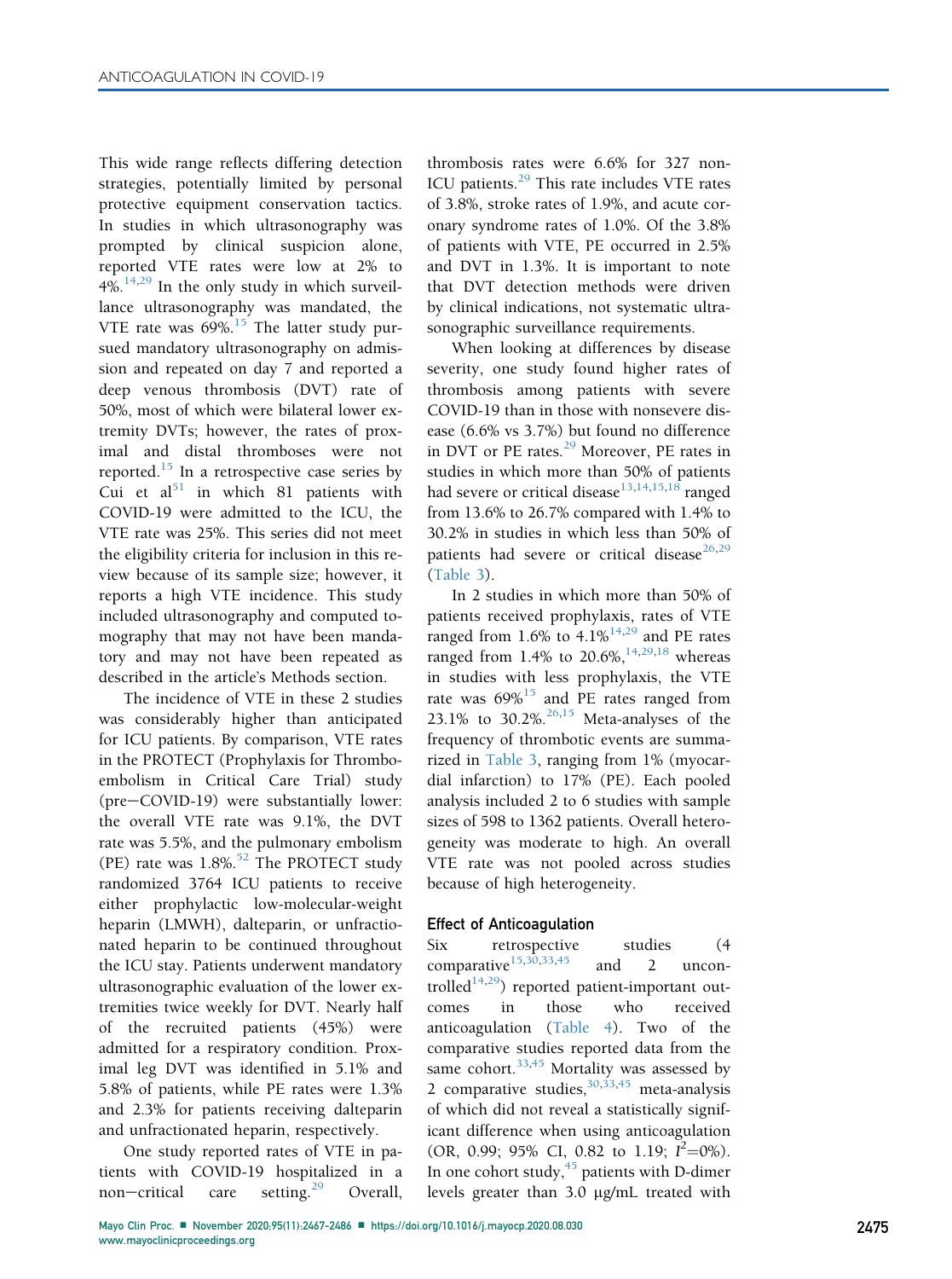<span id="page-9-0"></span>

| TABLE 3. Incidence of Thrombotic Eventsa,b               |                             |                                                                                                                  |                                                                                          |                                                                                          |                                                                                          |                                                                                          |                                                                                          |                                                                        |  |
|----------------------------------------------------------|-----------------------------|------------------------------------------------------------------------------------------------------------------|------------------------------------------------------------------------------------------|------------------------------------------------------------------------------------------|------------------------------------------------------------------------------------------|------------------------------------------------------------------------------------------|------------------------------------------------------------------------------------------|------------------------------------------------------------------------|--|
| Reference, year                                          | Severity                    | Use of<br>anticoagulants                                                                                         | <b>VTE</b>                                                                               | <b>DVT</b>                                                                               | PE                                                                                       | Stroke                                                                                   | M <sub>l</sub>                                                                           | <b>DIC</b>                                                             |  |
| Klok et al, <sup>14</sup> 2020<br>$(N=184)$              | 100% Critical<br>or severe  | 100% Received<br>prophylaxis                                                                                     | All participants:<br>1.6%                                                                | All participants:<br>$0\%$                                                               | All participants:<br>13.6%                                                               | All participants:<br>1.6%                                                                | <b>NR</b>                                                                                | <b>NR</b>                                                              |  |
| Llitjos et al, <sup>15</sup> 2020<br>$(N=26)$            | 100% Critical<br>or severe  | 31% Received<br>prophylaxis at<br>admission<br>69% Received<br>therapeutic<br>anticoagulation                    | All participants:<br>69%                                                                 | All participants:<br>50%                                                                 | All participants:<br>23.1%                                                               | <b>NR</b>                                                                                | <b>NR</b>                                                                                | <b>NR</b>                                                              |  |
| Lodigiani et al, <sup>29</sup><br>2020 (N=388)           | 15.7% Critical<br>or severe | 79.1% Received<br>prophylaxis<br>19.6% Received<br>therapeutic<br>anticoagulation                                | All participants:<br>4.1%<br>Mild or<br>moderate:<br>3.7%<br>Critical or<br>severe: 6.6% | All participants:<br>1.4%<br>Mild or<br>moderate:<br>1.2%<br>Critical or<br>severe: 1.6% | All participants:<br>1.4%<br>Mild or<br>moderate:<br>1.2%<br>Critical or<br>severe: 1.6% | All participants:<br>2.3%<br>Mild or<br>moderate:<br>1.8%<br>Critical or<br>severe: 4.9% | All participants:<br>1.0%<br>Mild or<br>moderate:<br>0.9%<br>Critical or<br>severe: 1.6% | <b>NR</b>                                                              |  |
| Poissy et al, <sup>18</sup> 2020<br>$(N=107)$            | 100% Critical<br>or severe  | 90.9% of patients with<br>PE were receiving<br>prophylaxis                                                       | <b>NR</b>                                                                                | All participants:<br>4.7%                                                                | All participants:<br>20.6%                                                               | <b>NR</b>                                                                                | <b>NR</b>                                                                                | <b>NR</b>                                                              |  |
| Beun et al, <sup>13</sup> 2020<br>$(N=75)$               | 100% Critical<br>or severe  | <b>NR</b>                                                                                                        | <b>NR</b>                                                                                | All participants:<br>4%                                                                  | All participants:<br>26.7%                                                               | All participants:<br>2.7%                                                                | <b>NR</b>                                                                                | <b>NR</b>                                                              |  |
| Léonard-Lorant<br>et al, <sup>26</sup> 2020<br>$(N=106)$ | 30% Critical or<br>severe   | 39.6% Received<br>prophylaxis at<br>admission<br>6.6% Received<br>therapeutic<br>anticoagulation at<br>admission | <b>NR</b>                                                                                | <b>NR</b>                                                                                | All participants:<br>30.2%                                                               | <b>NR</b>                                                                                | <b>NR</b>                                                                                | <b>NR</b>                                                              |  |
| Sun et al, 31 2020<br>$(N=150)$                          | 26% Critical or<br>severe   | <b>NR</b>                                                                                                        | <b>NR</b>                                                                                | <b>NR</b>                                                                                | <b>NR</b>                                                                                | 1.3%                                                                                     | <b>NR</b>                                                                                | <b>NR</b>                                                              |  |
| Chen et al, <sup>23</sup> 2020<br>$(N=203)$              | 52.7% Critical<br>or severe | <b>NR</b>                                                                                                        | <b>NR</b>                                                                                | <b>NR</b>                                                                                | <b>NR</b>                                                                                | <b>NR</b>                                                                                | All participants:<br>1.5%                                                                | <b>NR</b>                                                              |  |
| Tang et al, 32 2020<br>$(N=183)$                         | $\sf NR$                    | $\sf NR$                                                                                                         | <b>NR</b>                                                                                | <b>NR</b>                                                                                | <b>NR</b>                                                                                | <b>NR</b>                                                                                | $\sf NR$                                                                                 | All participants:<br>8.7%<br>Survivors: 0.6%<br>Nonsurvivors:<br>71.4% |  |
|                                                          |                             |                                                                                                                  |                                                                                          |                                                                                          |                                                                                          |                                                                                          |                                                                                          | Continued on next page                                                 |  |

MAYO CLINIC PROCEEDINGS MAYO CLINIC PROCEEDINGS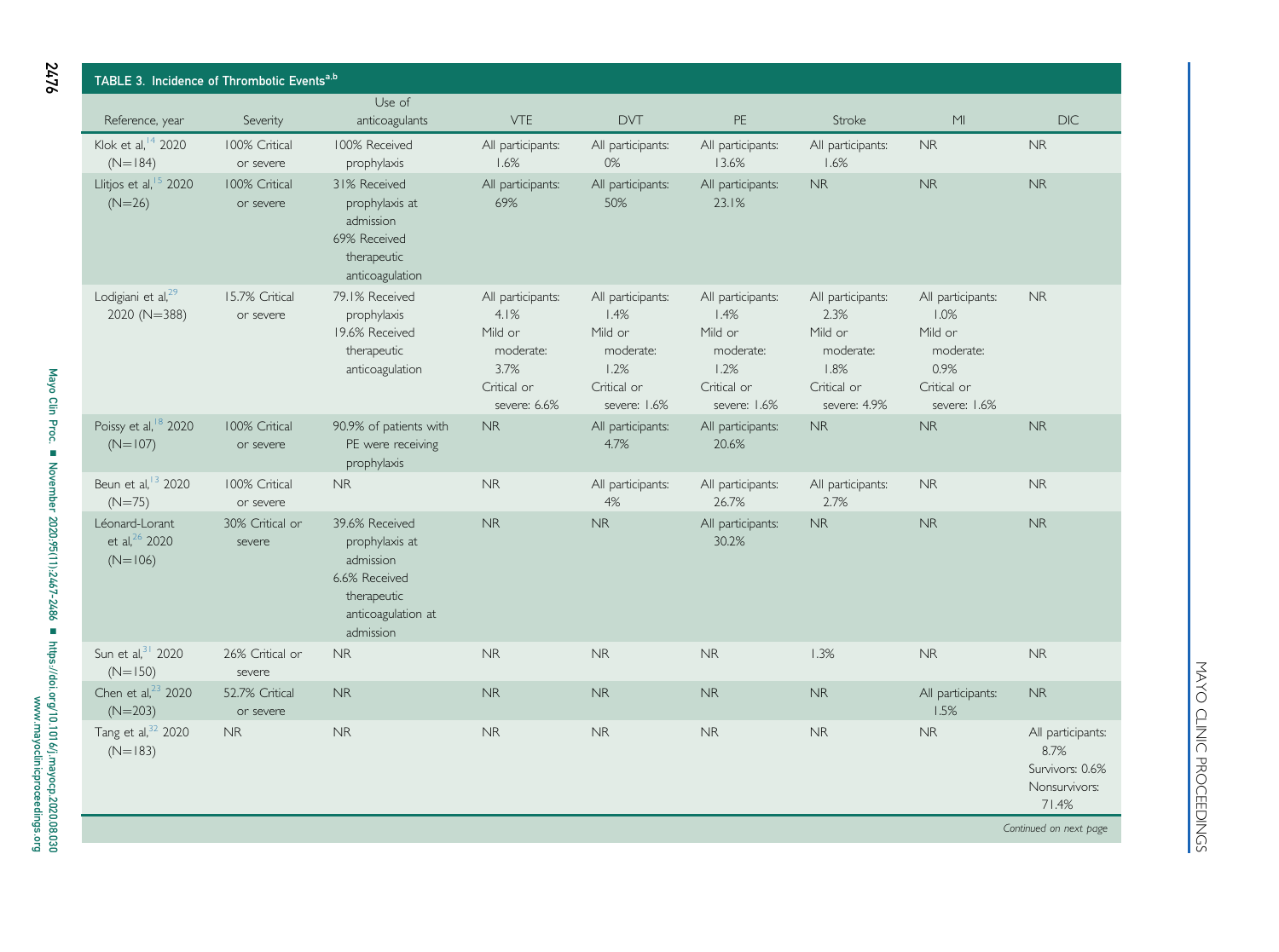|                                             |                             | Use of                                                                      |                                                             |                                                                                        |                                                                                    |                                                                                |                                                                                      |                                                                                              |
|---------------------------------------------|-----------------------------|-----------------------------------------------------------------------------|-------------------------------------------------------------|----------------------------------------------------------------------------------------|------------------------------------------------------------------------------------|--------------------------------------------------------------------------------|--------------------------------------------------------------------------------------|----------------------------------------------------------------------------------------------|
| Reference, year                             | Severity                    | anticoagulants                                                              | <b>VTE</b>                                                  | <b>DVT</b>                                                                             | PE                                                                                 | Stroke                                                                         | M <sub>l</sub>                                                                       | <b>DIC</b>                                                                                   |
| Wang et al, <sup>38</sup> 2020<br>$(N=548)$ | 23.2% Critical              | <b>NR</b>                                                                   | <b>NR</b>                                                   | <b>NR</b>                                                                              | <b>NR</b>                                                                          | <b>NR</b>                                                                      | <b>NR</b>                                                                            | All participants:<br>7.7%<br>Survivors: 3.0%<br>Nonsurvivors:<br>35.9%                       |
| Fogarty et al, 16<br>$2020 (N=83)$          | 40% Critical or<br>severe   | 100% Received<br>prophylaxis<br>4.8% Received<br>anticoagulation<br>therapy | NR                                                          | <b>NR</b>                                                                              | <b>NR</b>                                                                          | <b>NR</b>                                                                      | <b>NR</b>                                                                            | All participants:<br>0.0%                                                                    |
| Li et al, <sup>27</sup> 2020<br>$(N=548)$   | 50.9% Critical<br>or severe | 2.9% Received<br>therapeutic<br>anticoagulation                             | <b>NR</b>                                                   | <b>NR</b>                                                                              | <b>NR</b>                                                                          | <b>NR</b>                                                                      | <b>NR</b>                                                                            | All participants:<br>7.7%<br>Mild or<br>moderate:<br>1.8%<br>Critical or<br>severe:<br>13.8% |
| Pooled analysis                             | <b>NA</b>                   | <b>NA</b>                                                                   | $N = 598$<br>2%-69%<br>3 Studies, high<br>hetero<br>geneity | $N = 754$<br>2% (95% CI,<br>$0\% - 5\%$<br>4 Studies.<br>moderate<br>hetero<br>geneity | $N = 886$<br>17% (95% CI,<br>$6\% - 33\%)$<br>6 Studies, high<br>hetero<br>geneity | $N = 797$<br>2% (95% CI,<br>$1\% - 3\%$<br>4 Studies, low<br>hetero<br>geneity | $N=591$<br><b>1%</b> (95% CI,<br>$0\% - 2\%)$<br>2 Studies, low<br>hetero<br>geneity | $N=1362$<br>6% (95% CI,<br>$3% -9%$<br>4 Studies, high<br>hetero<br>geneity                  |

<span id="page-10-1"></span><span id="page-10-0"></span> $^4$ DIC = disseminated intravascular disease; DVT= deep venous thrombosis; MI = myocardial infarction; NA = not applicable; NR = not reported; PE = pulmonary embolism; VTE= venous thromboembolism. <sup>b</sup>Heterogeneity was assessed using the I<sup>2</sup> value, defining low heterogeneity as I<sup>2</sup> <50%, moderate heterogeneity as I<sup>2</sup> 50%-75%, and high heterogeneity as I<sup>2</sup> >75%. We used the open-source R Project software for all computing. We opted not to pool the overall rate of VTE because of the high heterogeneity due to screening practices.

[www.mayoclinicproceedings.org](http://www.mayoclinicproceedings.org)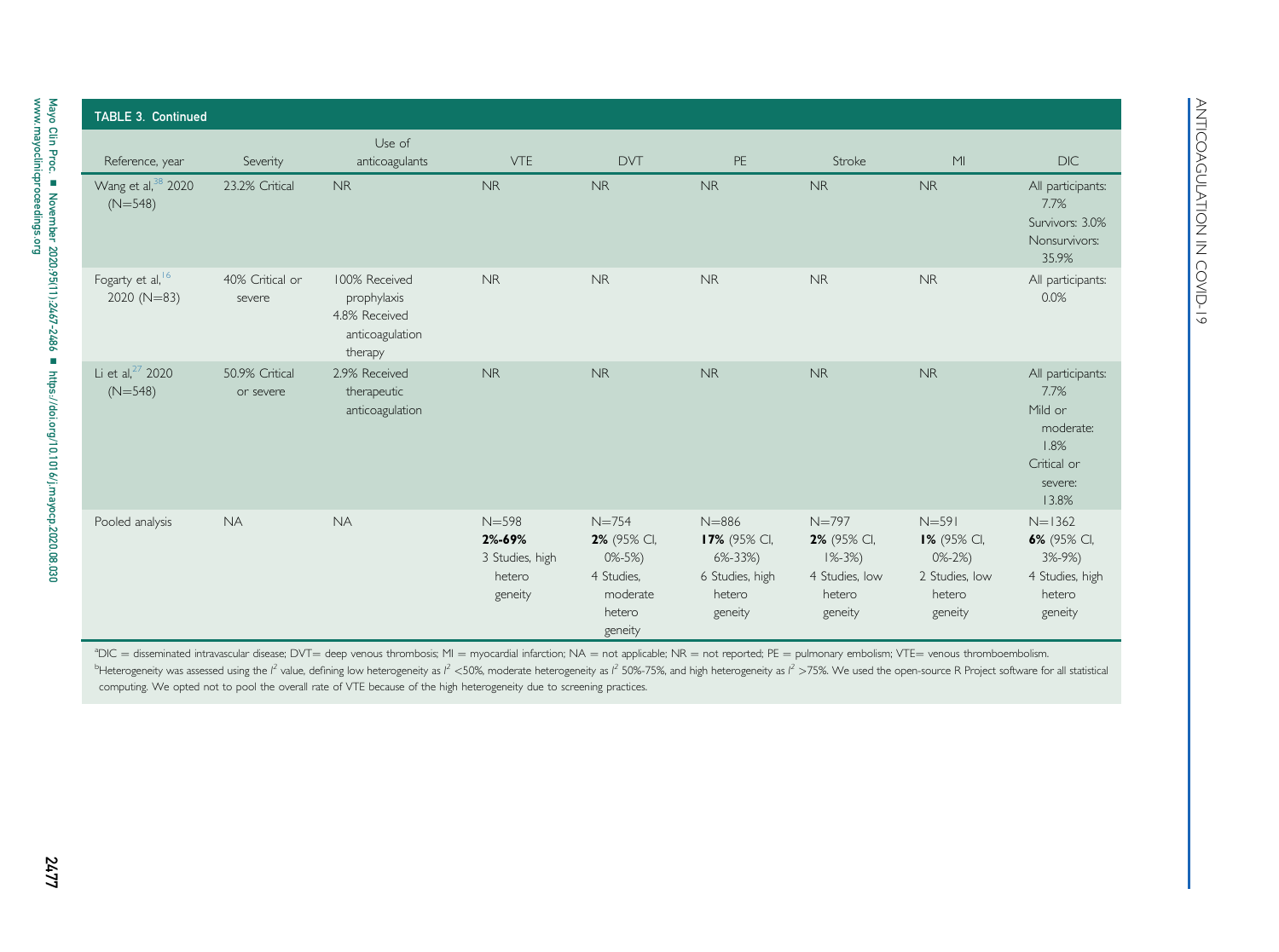unfractionated heparin had lower mortality than those not receiving unfractionated heparin (32.8% vs 52.4%;  $P = .02$ ). Higher risk of VTE was also associated with the need for mechanical ventilation<sup>[30](#page-18-28)</sup> in patients receiving anticoagulants. In one study,  $15$ VTE rates were significantly higher for patients receiving prophylaxis-dosed anticoagulants compared with therapeutic-dosed anticoagulation (100% vs 56%;  $P = .03$ ). The small sample size of this study, however, limits the interpretation of these findings. Indeed, the certainty of evidence in all outcomes of anticoagulation is rated as very low, considering the observational nature of the studies and their small size leading to important imprecision. $53$  Risk of bias is described in Supplemental Tables 2 and 3.

### EXPERT CONSENSUS: SUGGESTED APPROACH

#### Prevention of Thrombosis

The following approach to patients requiring hospitalization for COVID-19-related complications is suggested ([Figure 2](#page-13-0)). First, it should be determined whether the patient is already receiving therapeutic anticoagulation for a well-defined indication. For such patients, transitioning to parenteral anticoagulation, such as unfractionated heparin or LMWH, should be considered particularly if an invasive procedure is anticipated. This transition will facilitate prompt and efficient scheduling with timely pursuit of these procedures in an otherwise ill patient.

Second, for patients not receiving therapeutic anticoagulants, it is then important to determine which form of VTE prophylaxis is most appropriate. This determination will require an assessment of bleeding risk. For patients with active bleeding, severe thrombocytopenia (platelet count  $\langle 25 \times 10^9 \text{/L} \rangle$ , or an underlying congenital bleeding disorder, nonpharmacological prophylaxis with sequential compression devices should be initiated. Once bleeding resolves with certainty, platelet counts recover, or the appropriate management of the underlying congenital bleeding disorder is addressed, pharmacological prophylaxis can again be reconsidered. Guideline recommendations state a preference for enoxaparin (an LMWH) prophylaxis at a dose of 40 mg subcutaneously (SC) daily for all hospitalized patients provided there are no contraindications. $54,55$  $54,55$  For patients with a body mass index (calculated as weight in kilograms divided by height in meters squared) exceeding 40 kg/m<sup>2</sup> or actual body weight greater than 120 kg, the enoxaparin dose of 40 mg SC twice daily should be considered. For patients with renal impairment (creatinine clearance <30 mL/min), unfractionated heparin at doses of 5000 U SC twice daily or 3 times daily is reasonable. For patients with a history of heparin-induced thrombocytopenia and acceptable renal function (creatinine clearance  $\geq$ 30 mL/min), fondaparinux at 2.5 mg SC once daily can be used. Careful daily clinical assessment for signs or symptoms of VTE should be employed, with a low threshold for imaging in the presence of clinical findings. Given the 8.3% incidence of VTE for patients on hospital wards reported by Lodigiani et al, $^{29}$  $^{29}$  $^{29}$  these recommendations strike a reasonable balance between VTE prevention and bleeding. It is noteworthy that reports of excessive bleeding in COVID-19-infected patients residing in the hospital have not been published. Two groups with patients receiving anticoagulants reported bleeding rates of 0% to  $3\%$ <sup>[29](#page-18-27)[,30](#page-18-28)</sup>

Third, baseline laboratory assessment should include a complete blood cell count with differential, PT/aPTT, fibrinogen, and D-dimer assessment. Because trends in platelet counts and fibrin D-dimer values have prognostic implications, repeating these measures periodically, particularly for the ICU patient, can be informative.<sup>[22](#page-17-30)[,23](#page-17-29)[,38](#page-18-52)[,42,](#page-18-53)[49](#page-18-54)</sup> These trends must be interpreted in the context of the overall clinical picture including other important prognostic variables. For patients with prolonged PT or aPTT, more detailed coagulation testing should be pursued to exclude lupus anticoagulant or factor deficiency.

Fourth, a distinction between patients requiring medical care in hospital wards from those requiring ICU care should be considered. For the patient requiring admission to the ICU, baseline screening leg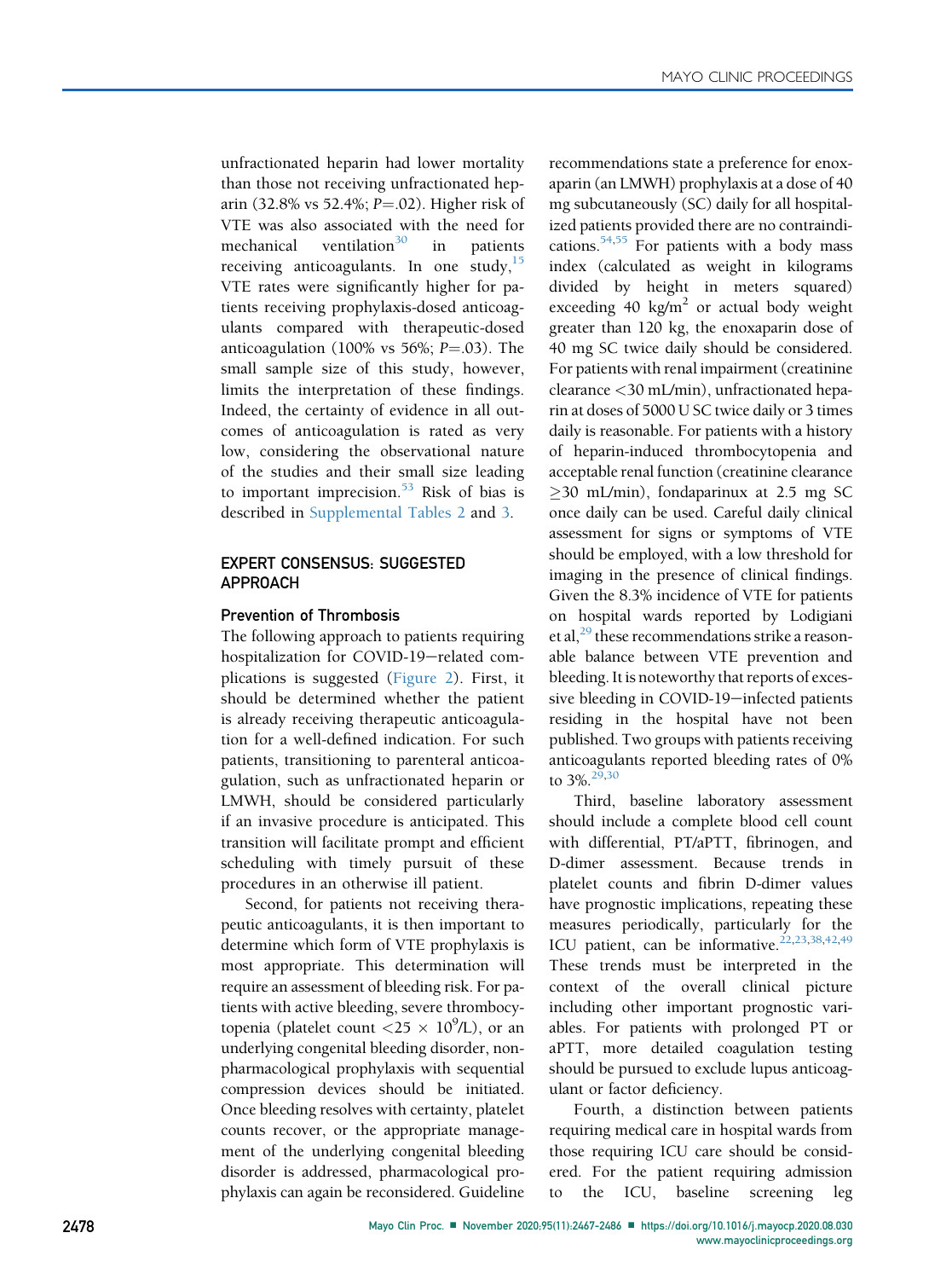<span id="page-12-0"></span>

|                                     | TABLE 4. Studies Reporting on Anticoagulation <sup>a,b</sup>                                    |                                                                                           |                                                                        |                                                                                                                                                                                                                                          |
|-------------------------------------|-------------------------------------------------------------------------------------------------|-------------------------------------------------------------------------------------------|------------------------------------------------------------------------|------------------------------------------------------------------------------------------------------------------------------------------------------------------------------------------------------------------------------------------|
| Reference, year                     | Design                                                                                          | Type of anticoagulation and<br>comparison                                                 | Outcomes<br>reported                                                   | <b>Results</b>                                                                                                                                                                                                                           |
| Tang et al, 33 2020                 | Comparative, retrospective,<br>449 patients                                                     | Systemic anticoagulation with<br>low-molecular-weight<br>heparin vs no<br>anticoagulation | Mortality                                                              | No difference was observed in<br>mortality (30.3% vs 29.7%;<br>$P = .91)$                                                                                                                                                                |
| Paranjpe et al, <sup>30</sup> 2020  | Comparative, retrospective,<br>2772 patients                                                    | Systemic anticoagulation vs<br>no anticoagulation                                         | Mortality, major<br>bleeding, mechanical<br>ventilation<br>requirement | No difference in mortality<br>(22.5% vs 22.8%) or<br>bleeding (1.9% vs 3%; P=.2).<br>Patients on anticoagulation<br>required more mechanical<br>ventilation (29.8% vs 8.1%;<br>$P < .001$ )                                              |
| Llitjos et al, <sup>15</sup> 2020   | Comparative, retrospective,<br>26 patients                                                      | Thromboprophylaxis vs<br>therapeutic<br>anticoagulation                                   | <b>VTE</b>                                                             | Patients treated with<br>thromboprophylaxis were at<br>higher risk of VTE (100% vs<br>56%; $P = .03$ )                                                                                                                                   |
| Yin et al, 45 2020                  | Comparative, retrospective,<br>449                                                              | Systemic anticoagulation with<br>low-molecular-weight<br>heparin vs no<br>anticoagulation | Mortality                                                              | No difference was observed in<br>mortality (30.3% vs 29.7%;<br>$P = .91$ ). In subgroup analysis<br>of patients with D-dimer<br>>3.0 µg/mL, there was<br>lower risk of mortality in the<br>heparin group (32.8% vs<br>52.4%; $P = .02$ ) |
| Klok et al, <sup>14</sup> 2020      | Single-arm, retrospective,<br>184 patients                                                      | Thromboprophylaxis                                                                        | Any thromboembolic<br>event, PE                                        | Any thromboembolic event<br>occurred in 31% of patients.<br>PE occurred in 13.6% of<br>patients                                                                                                                                          |
| Lodigiani et al, <sup>29</sup> 2020 | Single-arm, retrospective, 61<br>patients                                                       | Thromboprophylaxis                                                                        | Any thromboembolic<br>event, VTE, PE,<br>DVT, stroke                   | Thromboembolic events<br>occurred in 16.7% of<br>patients, VTE in 8.3%, PE in<br>4.2%, DVT in 2.1%, and<br>stroke in 6.3%                                                                                                                |
|                                     | $\lambda^2$ DVT = deep venous thrombosis: PE = pulmonary embolism: VTE = venous thromboembolism |                                                                                           |                                                                        |                                                                                                                                                                                                                                          |

<span id="page-12-1"></span>ªDVT = deep venous thrombosis; PE = pulmonary embolism; VTE = venous thromboembolism.<br><sup>b</sup>SI conversion factors: To convert D-dimer values to nmol/L, multiply by 5.476.

<span id="page-12-2"></span>ultrasonography on admission to exclude incident DVT should be considered. Given the differing DVT rates of ICU patients in published studies, this recommendation does not appear to be excessive and will identify subclinical DVT in a sizable percentage of patients ([Table 3](#page-9-0)). For individuals with identified DVT, therapeutic anticoagulation management will be initiated. If ultrasonographic findings are normal, ICU patients should be further assessed for VTE risk using fibrin D-dimer levels. Tang et  $al<sup>33</sup>$  found that fibrin D-dimer levels exceeding 6 times the upper limit of normal identified a high-risk population who

benefited from aggressive VTE prophylaxis with a survival benefit. Low-risk ICU patients should receive enoxaparin, 40 mg SC daily or twice daily depending on body weight. For those with renal impairment (creatinine clearance <30 mL/min), unfractionated heparin adjusted for body weight should be prescribed. A daily clinical assessment for VTE signs and symptoms and a low threshold for imaging confirmation is advisable. Upper extremity ultrasonography should be considered particularly for patients with arm swelling and a central venous catheter. Based on the work by Llitjos et al, $15$  weekly ultrasonographic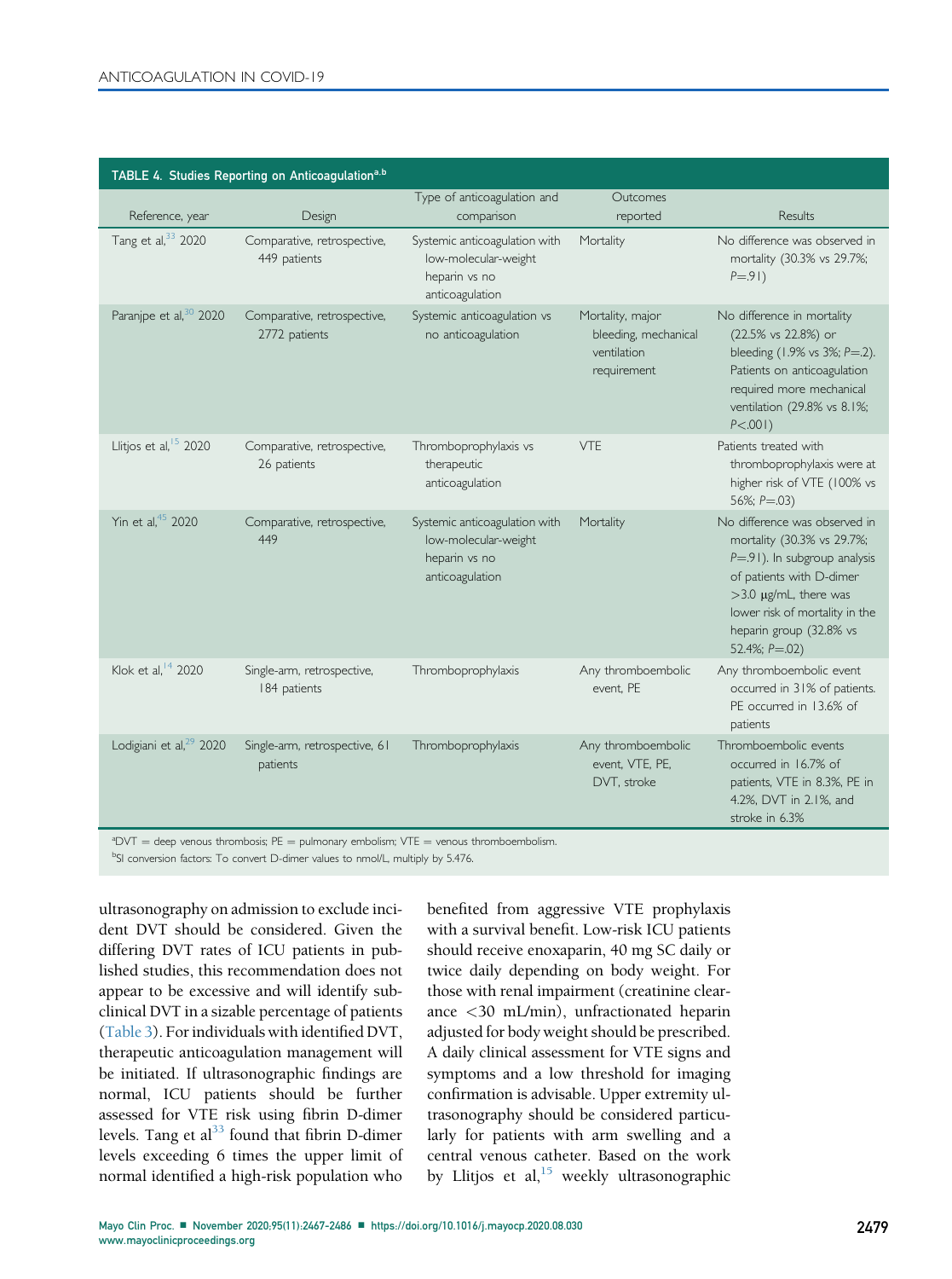<span id="page-13-0"></span>

FIGURE 2. Suggested approach to patients requiring hospitalization for coronavirus disease 2019 (COVID-19)—related complications. <sup>a</sup>Active bleeding, platelet count <30  $\times$  10<sup>9</sup>/L, or congenital bleeding disorder including von Willebrand disease or hemophilia. <sup>b</sup>Laboratory tests: complete blood cell count and differential, prothrombin time (PT), activated partial thromboplastin time (aPTT), fibrinogen, D-dimer. If PT and/or aPTT are prolonged, consider a special coagulation profile, which includes a lupus anticoagulant screen. Imaging: for patients presenting with a prolonged illness or those who have had a long hospital stay, consider obtaining bilateral lower extremity venous ultrasonography. <sup>c</sup>Initiate therapeutic anticoagulation therapy as follows: unfractionated heparin infusion is preferred; in a patient with a history of heparin-induced thrombocytopenia, use argatroban or bivalirudin (see direct thrombin inhibitors order set). <sup>d</sup>Continue oral anticoagulation for a minimum of 3 months with clinical reassessment thereafter. A direct oral anticoagulant (DOAC) is preferred unless the patient has another indication for the use of a vitamin K antagonist or low-molecular-weight heparin (LMWH). <sup>e</sup>Assess venous thromboembolism (VTE) risk using the D-dimer level as follows: low risk,  $<$ 3.0  $\mu$ g/mL; high risk, 3.0  $\mu$ g/mL. This recommendation reflects a 6-fold increase above the upper limit of normal. Precise cutoff requires external validation. <sup>f</sup> On day 7 of therapy (or earlier if clinical deterioration occurs), repeat the following studies: bilateral lower extremity venous ultrasonography; laboratory tests (complete blood cell count with differential, D-dimer, and fibrinogen). Consider alternating ultrasonography and laboratory tests every 3 to 4 days.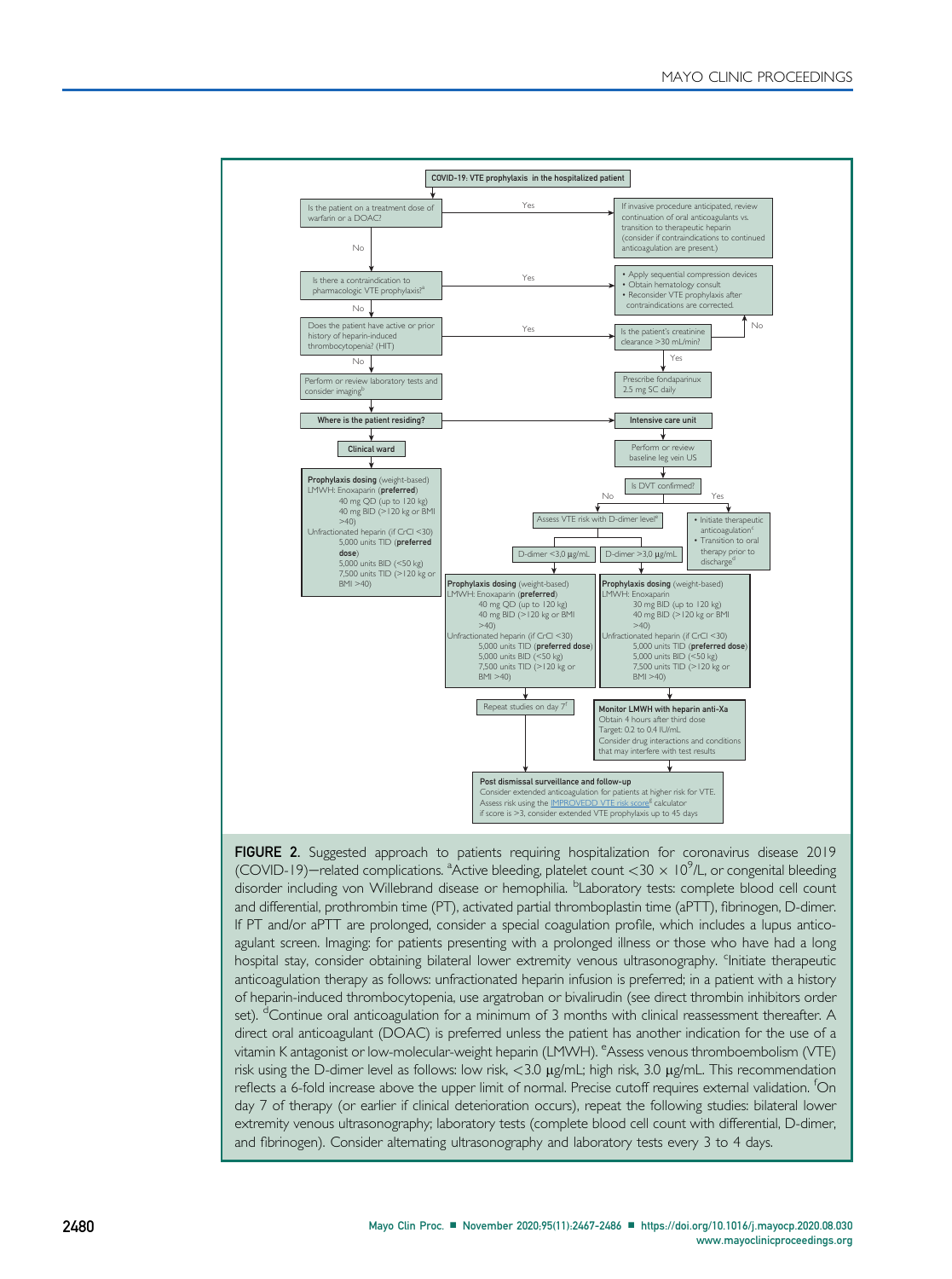surveillance for leg DVT in the ICU may identify patients with subclinical thrombotic events that will impact management. For high-risk patients with D-dimer values exceeding 3.0 mg/mL, a more aggressive approach to VTE prophylaxis should be considered with enoxaparin, 30 mg twice daily for those with body weight of 120 kg of less (body mass index  $\leq$  40) and 40 mg twice daily for heavier patients. For these high-risk patients, prophylaxis should be monitored with a heparin anti-Xa level obtained 4 hours after the third dose targeting levels of 0.2 to 0.4  $IU/mL$ .<sup>33</sup> In addition, daily clinical assessment for VTE signs and symptoms, a low threshold for imaging any new clinical findings, and weekly ultrasonographic surveillance for leg DVT while in the ICU is recommended. For patients with severe renal impairment (creatinine clearance <30 mL/min), unfractionated heparin at doses of 5000 U SC 3 times daily is a reasonable alternative. Consider including weekly ultrasonographic surveillance of upper extremities if intravenous catheter is in place to evaluate for catheter-associated thrombosis.

Following hospital dismissal, there has been interest in extending VTE prophylaxis to the outpatient setting. $54$  These recommendations are largely driven by recent direct oral anticoagulant (DOAC) trials with apixaban, betrixaban, and rivaroxaban in non- $-COVID-19$  populations.<sup>[56-58](#page-18-55)</sup> Extending prophylaxis to 35 to 45 days after hospital discharge may reduce venous thrombotic events while slightly increasing bleeding events. Decision making requires a careful balance between these 2 outcomes to maximize net clinical benefit for these patients. Although there are no current data on extended prophylaxis for COVID-19, this approach may be beneficial for patients recovering from pulmonary manifestations of this infection,  $59$  especially those who are less mobile. There are several risk assessment tools that can be utilized to help identify high-risk patients who may benefit from extended prophylaxis.<sup>[60](#page-18-57),[61](#page-18-58)</sup>

#### Treatment of Thrombosis

If VTE is identified, we suggest initiating therapy with parenteral anticoagulants.

These patients should be managed with the same principles and practices used to manage patients without COVID-19.<sup>[62](#page-18-59)</sup> Once stabilized, patients can be transitioned to oral anticoagulant therapy, which could include either a DOAC or vitamin K antagonist depending on patient-specific variables. Duration of anticoagulant therapy will vary with patient-specific circumstances including perceived ongoing risk factors and potential indications for long-term anticoagulation (eg, atrial fibrillation). In general, a minimum treatment duration of 3 months of therapeutic anticoagulation should be considered. Although thrombophilia testing would not be indicated for most patients with confirmed VTE, lupus anticoagulant testing may be considered for those individuals with prolonged clotting times (particularly aPTT). If lupus anticoagulant is identified, enzyme-linked immunosorbent assay for anticardiolipin and  $\beta_2$ -glycoprotein 1 antibodies should also be obtained for completeness. These assays should also be repeated in 12 weeks to determine persistence. There have been concerns that patients may have progressive thrombosis despite therapy with anticoagu-lants.<sup>[15](#page-17-20)[,29](#page-18-27)</sup> The frequency of anticoagulant failures is not clear, but in the small study by Llitjos et al,  $15$  more than half of patients receiving therapeutic anticoagulation had progressive thrombosis. The evaluation and management of patients in whom anticoagulation therapy has clearly failed is complex and requires a multidisciplinary approach following 5 general principles. First, objectively confirm anticoagulant failure through careful side-by-side imaging review. Second, confirm proper medication dosing, absorption, and administration. An assessment of anticoagulation levels can be informative when feasible. For younger patients with preserved renal function, in particular, there may be increased metabolic clearance of LMWH, dabigatran, and edoxaban.<sup>[63,](#page-19-0)[64](#page-19-1)</sup> Drug interactions such as the concomitant use of strong CYP3A4 and P-glycoprotein inducers should be assessed. Attention to requirements of specific anticoagulants is needed; for example, adequate absorption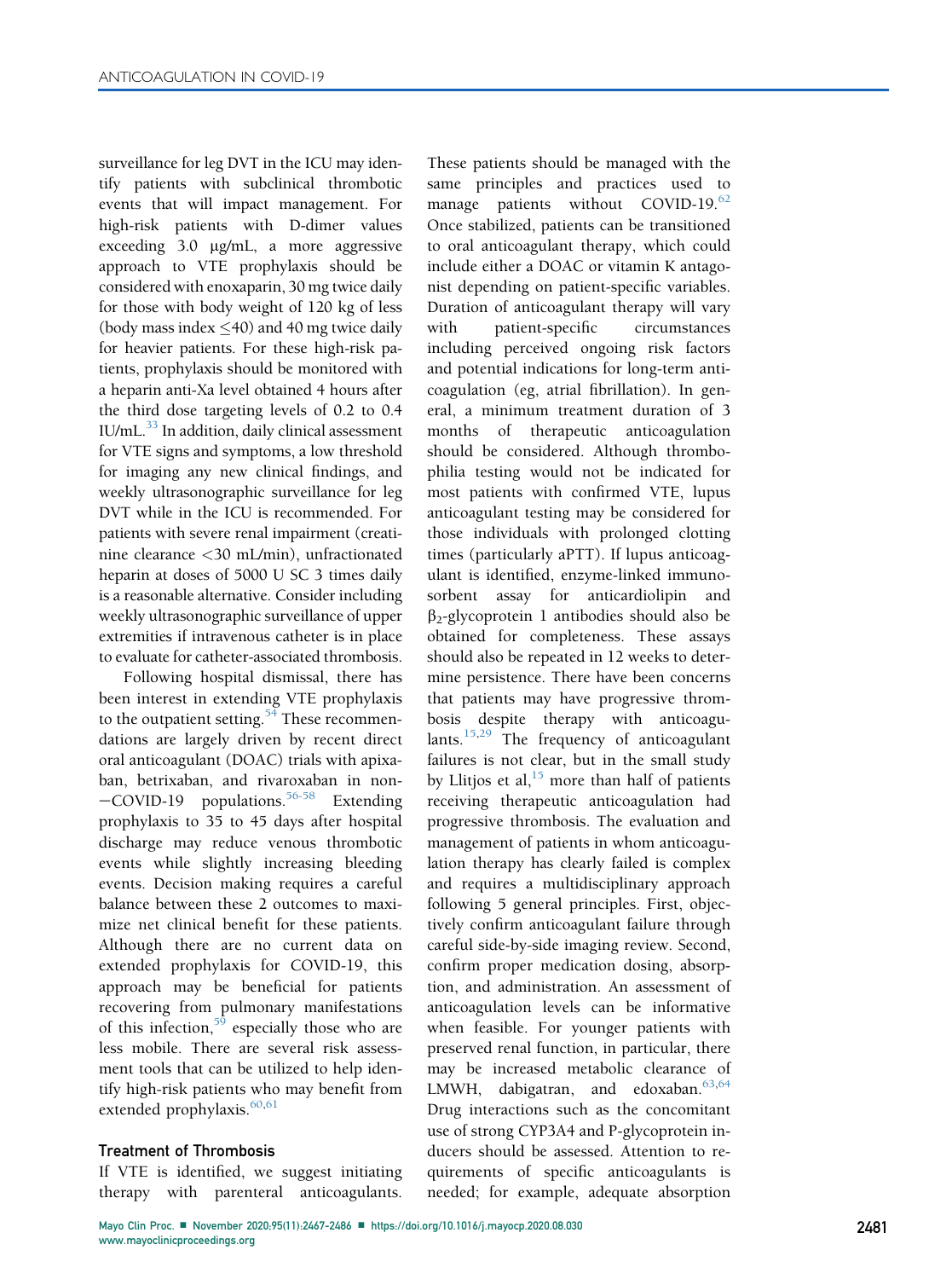of rivaroxaban necessitates concomitant meals enriched in fat. $65$  Additionally, drug absorption may be compromised by such conditions as disturbances in gastrointestinal motility, gastrointestinal resection, or gastric bypass. $66,67$  $66,67$  $66,67$  Third, medication adherence in the outpatient setting is an important variable regardless of which anticoagulant is prescribed.<sup>[68-70](#page-19-5)</sup> Fourth, temporary anticoagulant interruptions for invasive procedures may promote thrombosis for several reasons. Invasive procedures, $71-73$  blood product transfusions, and central venous catheters all increase the thrombotic risk. Fifth, heparin-induced thrombocytopenia may complicate anticoagulation delivery for both unfractionated heparin or LMWH therapy. Lastly, there is growing evidence that the outcomes of antiphospholipid syndrome treatment are improved with warfarin compared with  $DOACs$ .<sup>[74](#page-19-7)[,75](#page-19-8)</sup> Whether this recommendation should be extended to COVID-19-associated antiphospholipid syndrome is not clear.

Once a careful multidisciplinary evaluation has been accomplished and clear anticoagulant failure has been confirmed, there are several untested management strategies one could pursue. These strategies address treatment of the underlying disease process and the cytokine-specific mechanisms, and changing anticoagulant therapy or method of delivery may be useful. For DOAC failures, changing to enoxaparin may improve efficacy. For enoxaparin failures, changing from once-daily (1.5 mg/kg per day) to twice-daily (1 mg/kg twice daily) administration may also be effective. For warfarin failures, switching to a DOAC or LMWH are options after careful assessment of the adequacy of the international normalized ratio (time in therapeutic range) has been reviewed and explored.

#### Limitations and Future Directions

Clear limitations of this work are the lack of evidence that warrants high certainty and the rapid process of developing this guidance. This guidance did not follow the typical process of clinical guideline development.<sup>[53](#page-18-49)</sup> There are a number of unanswered questions relating to the coagulopathy and COVID-19.

- (1) Most reported series are limited to ICU patients. Between 10% and 20% of patients infected with COVID-19 require hospitalization at a current overall rate of 29.2 per 100,000 individuals.<sup>2</sup> Of these patients, nearly 60% do not entail ICU admissions. There are currently limited data on VTE prevalence for patients hospitalized on the medical ward, apart from the ICU setting. Without these numbers, it is difficult to inform decision making for VTE prophylaxis of this sizeable patient population. Ideally, these rates would be compared with rates for hospitalized patients without COVID-19 receiving prophylaxis. Although randomized trials of different antithrombotic prophylaxis strategies are under way, data to inform decision making may not be available for some time.
- (2) There are no estimates of VTE rates in ambulatory patients with COVID-19 recovering at home. Whether these patients should receive some form of DVT prophylaxis is unknown.
- (3) A few reports exist regarding bleeding outcomes for these hospitalized patients receiving either prophylaxis or therapeutic anticoagulation.
- (4) Ideal screening strategies for DVT or PE in the ICU setting are not known. Many of these patients may be mechanically ventilated in the prone position, making a thorough ultrasonographic examination challenging. The safety of sonographers obtaining these imaging studies must also be taken into account when designing screening strategies.
- (5) Evaluation strategies relying on pretest probability of disease assessment may not be valid for patients with COVID-19, who seem to have a much higher rate of incident VTE compared with other populations.
- (6) The use of D-dimer as a negative predictive assay to exclude patients without VTE may be of less value because the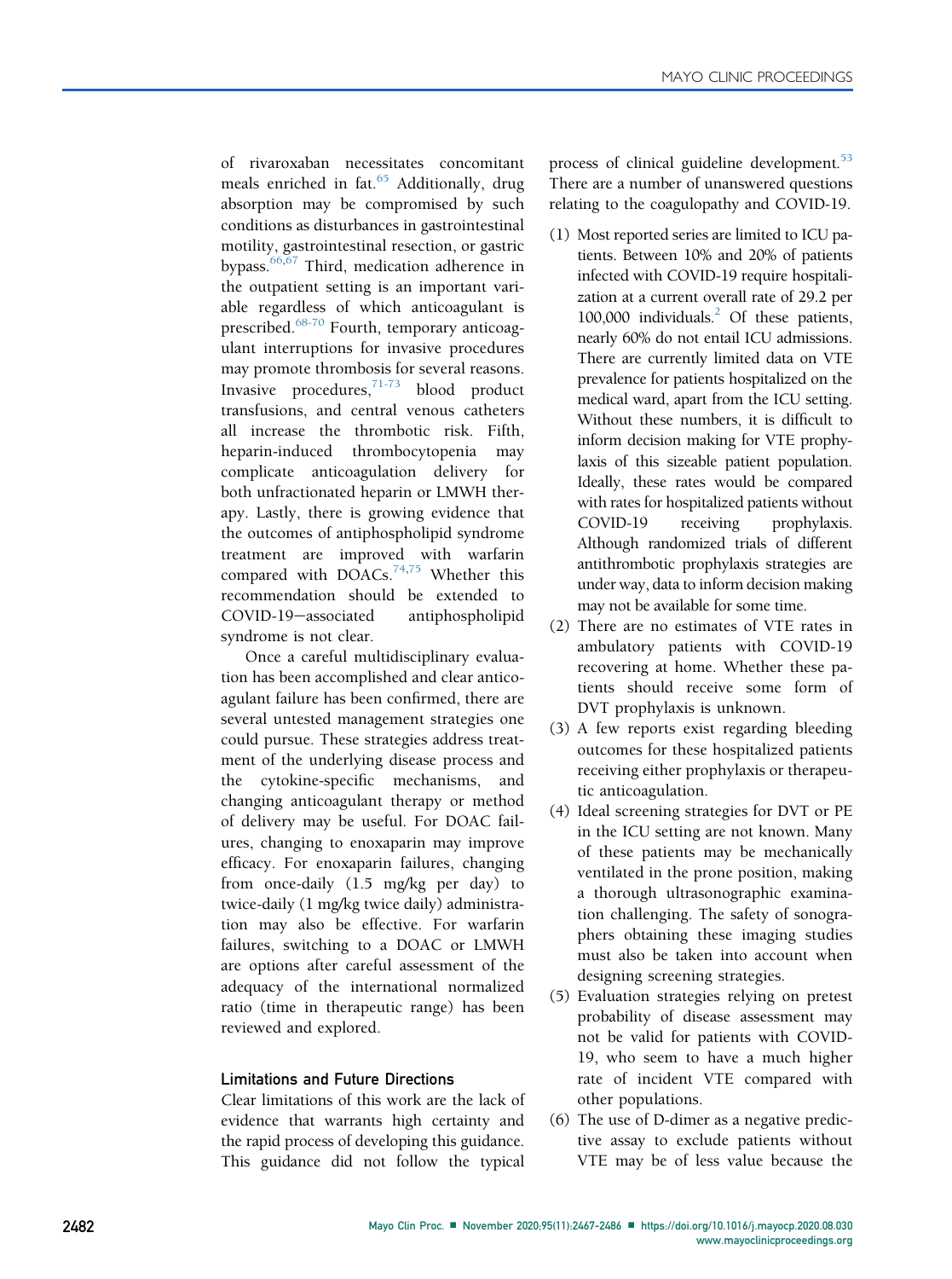laboratory hallmark of this disease appears to be an elevated D-dimer value.

Future studies should therefore determine more precise incident data on all patients with COVID-19 infections to better inform VTE prophylaxis recommendations. When feasible, defining the timing of greatest risk from the onset of infection to the time of VTE would help guide both the timing and the intensity of anticoagulant delivery. Risk assessment tools and validated evaluation strategies unique to COVID-19 would also be helpful. Defining the optimal use of screening imaging including both computed tomographic angiography and ultrasonography would help direct resource utilization in this disease. When possible, institutions should consider activation and patients should be enrolled into clinical trials. As of May 30, 2020, there are 2 trials listed on the ClinicalTrials.gov website (NCT04367831 and NCT04359277).

Lastly, the precise mechanism driving the COVID-19 coagulopathy requires further study. There are several intriguing hypotheses including complement-mediated thrombogenesis. In this model, membrane attack complex-mediated endothelial injury with subsequent coagulation activation has been postulated as the driving mechanism for small vessel thrombosis, end-organ damage, and associated fibrin D-dimer production.<sup>76[,77](#page-19-10)</sup> A second hypothesis focuses on the central role of neutrophil activation with neutrophil extracellular traps formation resulting in widespread organ injury.<sup>78-80</sup> Severe COVID-19 infection has been associated with a "cytokine storm," including interleukin, interferon-γ, tumor necrosis factor, and granulocyte colony-stimulating factor release leading to an uncontrolled positive signaling loop between macrophages and neutrophils. In this model, endothelial infection with SARS-COV-2 leads to endothelial activation promoting neutrophil recruitment. Activated neutrophils then release neutrophil extracellular traps, large extracellular weblike structures containing cytosolic and granular proteins within a scaffold of decondensed nuclear chromatin. NETosis is a highly regulated

process that serves as a robust mechanism for thrombus initiation by promoting platelet aggregation and coagulation activation. A third mechanism suggests that the coagulopathy is primarily driven by hypoxia.<sup>81-84</sup> Severe COVID-19 infections result in bilateral pneumonia, thick secretions, extensive lung parenchyma damage, hypoxia, and acute respiratory distress syndrome. Hypoxic conditions are known to stimulate platelet and neutrophil adhesion to endothelial cells, tissue factor expression while suppressing tissue factor pathway inhibitor and fibrinolytic pathways. It is likely that the pathophysiology of SARS-CoV-2-related coagulopathy cannot be easily parsed into systems and that each mechanism described here plays a role, perhaps in tandem or in sequence.

#### **CONCLUSION**

SARS-CoV-2 causing COVID-19 has infected a large number of individuals in our country and worldwide. Infection with this virus has a unique laboratory signature including thrombocytopenia with elevated fibrinogen and fibrin D-dimer, all of which are associated with poor outcomes. Thrombotic outcomes add to the morbidity and mortality and require a thoughtful approach to VTE prophylaxis, balancing the risk of thrombosis with the risk of major bleeding. We present guidance on prevention and management of thrombosis based on low-certainty evidence. We await future studies that enable the formal development of rigorous clinical practice guidelines.

#### ACKNOWLEDGMENTS

Some of the content of this review is adapted for use in an electronic module as a part of the AskMayoExpert resource. We thank Lubna Daraz, PhD, for assistance with grey literature search.

## SUPPLEMENTAL ONLINE MATERIAL

Supplemental material can be found online [http://www.mayoclinicproceedings.org.](http://www.mayoclinicproceedings.org) Supplemental material attached to journal articles has not been edited, and the authors take responsibility for the accuracy of all data.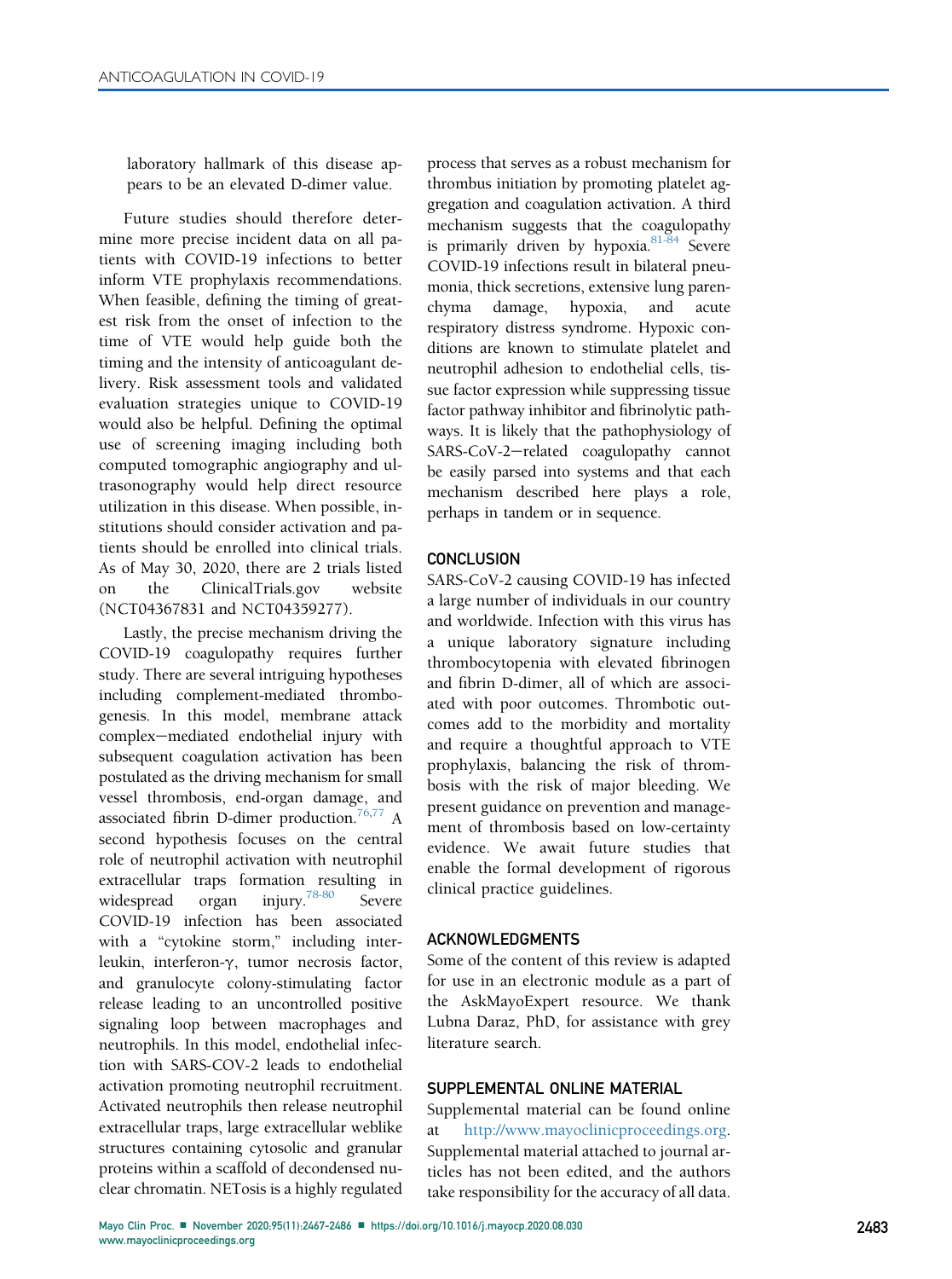<span id="page-17-28"></span>Abbreviationsand Acronyms: aPTT = activated thromboplastin time;  $COVID-19 =$  coronavirus disease 2019;  $DIC =$  disseminated intravascular coagulation;  $DOAC =$  direct oral anticoagulant;  $DVT =$  deep venous thrombosis;  $ICU =$ intensive care unit;  $LWWH =$  low-molecular-weight heparin;  $OR = odds ratio; PE = pulmonary embolism; PT = pro$ thrombin time;  $SARS-CoV =$  severe acute respiratory syndrome coronavirus;  $SC =$  subcutaneously;  $VTE =$  venous thromboembolism

Affiliations (Continued from the first page of this article.): Care, Center for Sleep Medicine (A.S.N.), Division of Hematology (R.K.P., A.L.M.), Department of Pharmacy (L.J.O., N.N.O.), and Mayo Clinic Libraries (L.J.P.), Mayo Clinic, Rochester, MN; Transplant Critical Care Medicine (P.M.F.), Department of Neurology (J.L.S.), Division of Hematology and Medical Oncology (C.E.R.), and Department of Emergency Medicine (S.M.S., R.B.), Mayo Clinic, Jacksonville, FL; Division of Hematology (L.J.P.) and Department of Cardiovascular Medicine (F.E.S.), Mayo Clinic, Scottsdale, AZ.

Dr Raed Benkhadra is now with Allegheny General Hospital.

<span id="page-17-15"></span><span id="page-17-14"></span><span id="page-17-9"></span><span id="page-17-8"></span><span id="page-17-7"></span>Potential Competing Interests: Dr McBane has received grants from Bristol-Myers Squibb Company and Pfizer Inc unrelated to this work (funds paid to his institution). Dr Pruthi has received honoraria for attending advisory boards from CSL Behring, Genentech, Inc, Bayer HealthCare AG, HEMA Biologics, LLC, Instrumentation Laboratory, and Merck & Co, Inc (unrelated to this work).

Correspondence: Address to M. Hassan Murad, MD, Robert D. and Patricia E. Kern Center for the Science of Health Care Delivery, Mayo Clinic, 200 First St SW, Rochester, MN 55906 ([murad.mohammad@mayo.edu](mailto:murad.mohammad@mayo.edu)).

#### ORCID

Victor D. Torres Roldan: **b** [https://orcid.org/0000-0001-](https://orcid.org/0000-0001-8683-4767) [8683-4767; Ana I. Casanegra:](https://orcid.org/0000-0001-8683-4767) **iD** [https://orcid.org/0000-](https://orcid.org/0000-0001-6114-4284) [0001-6114-4284; Damon E. Houghton:](https://orcid.org/0000-0001-6114-4284) D [https://orci](https://orcid.org/0000-0002-6065-9523)[d.org/0000-0002-6065-9523; Ariela L. Marshall:](https://orcid.org/0000-0002-6065-9523) (b) [https://](https://orcid.org/0000-0001-7388-0422) [orcid.org/0000-0001-7388-0422; Waldemar E. Wysokinski:](https://orcid.org/0000-0001-7388-0422) [https://orcid.org/0000-0002-8119-6206; Fadi E. Sha](https://orcid.org/0000-0002-8119-6206)[moun:](https://orcid.org/0000-0002-8119-6206) **b** [https://orcid.org/0000-0003-3890-7129; Meritxell](https://orcid.org/0000-0003-3890-7129) [Urtecho:](https://orcid.org/0000-0003-3890-7129) **b** [https://orcid.org/0000-0002-9123-0922; M.](https://orcid.org/0000-0002-9123-0922) [Hassan Murad:](https://orcid.org/0000-0002-9123-0922) **i** <https://orcid.org/0000-0001-5502-5975>

#### **REFERENCES**

- <span id="page-17-0"></span>1. Johns Hopkins University. COVID-19 Dashboard by the Center for Systems Science and Engineering (CSSE) at Johns Hopkins University. <https://coronavirus.jhu.edu/map.html>. Accessed May 27, 2020.
- <span id="page-17-1"></span>2. Centers for Disease Control and Prevention. The Coronavirus Disease 2019 (COVID-19)-Associated Hospitalization Surveillance Network (COVID-NET). [https://gis.cdc.gov/grasp/](https://gis.cdc.gov/grasp/covidnet/COVID19_3.html) [covidnet/COVID19\\_3.html.](https://gis.cdc.gov/grasp/covidnet/COVID19_3.html) Accessed May 16, 2020.
- <span id="page-17-2"></span>3. Rota PA, Oberste MS, Monroe SS, et al. Characterization of a novel coronavirus associated with severe acute respiratory syndrome. Science. 2003;300(5624):1394-1399.
- 4. Christian MD, Poutanen SM, Loutfy MR, Muller MP, Low DE. Severe acute respiratory syndrome. Clin Infect Dis. 2004; 38(10):1420-1427.
- 5. Zaki AM, van Boheemen S, Bestebroer TM, Osterhaus ADME, Fouchier RAM. Isolation of a novel coronavirus from a man

with pneumonia in Saudi Arabia [published correction appears in N Engl J Med. 2013;369(4):394]. N Engl J Med. 2012;367(19): 1814-1820.

- 6. Wong RSM, Wu A, To KF, et al. Haematological manifestations in patients with severe acute respiratory syndrome: retrospective analysis. BMJ. 2003;326(7403):1358-1362.
- 7. Giannis D, Ziogas IA, Gianni P. Coagulation disorders in coronavirus infected patients: COVID-19, SARS-CoV-1, MERS-CoV and lessons from the past. J Clin Virol. 2020;127:104362.
- <span id="page-17-3"></span>8. Taylor FB Jr, Toh CH, Hoots WK, Wada H, Levi M. Scientific Subcommittee on Disseminated Intravascular Coagulation (DIC) of the International Society on Thrombosis and Haemostasis (ISTH). Towards definition, clinical and laboratory criteria, and a scoring system for disseminated intravascular coagulation. Thromb Haemost. 2001;86(5):1327-1330.
- <span id="page-17-4"></span>9. Iba T, Levy JH, Warkentin TE, Thachil J, van der Poll T, Levi M. Scientific and Standardization Committee on DIC, and the Scientific and Standardization Committee on Perioperative and Critical Care of the International Society on Thrombosis and Haemostasis. Diagnosis and management of sepsis-induced coagulopathy and disseminated intravascular coagulation. J Thromb Haemost. 2019;17(11):1989-1994.
- <span id="page-17-5"></span>10. Liberati A, Altman DG, Tetzlaff J, et al. The PRISMA statement for reporting systematic reviews and meta-analyses of studies that evaluate healthcare interventions: explanation and elaboration. BMJ. 2009;339:b2700.
- <span id="page-17-27"></span><span id="page-17-16"></span><span id="page-17-13"></span><span id="page-17-12"></span><span id="page-17-11"></span><span id="page-17-10"></span><span id="page-17-6"></span>11. Murad MH, Nayfeh T, Urtecho Suarez M, et al. A framework for evidence synthesis programs to respond to a pandemic. Mayo Clin Proc. 2020;95(7):1426-1429.
- <span id="page-17-17"></span>12. Zu ZY, Jiang MD, Xu PP, et al. Coronavirus disease 2019 (COVID-19): a perspective from China. Radiology. 2020; 296(2):E15-E25.
- <span id="page-17-18"></span>13. Beun R, Kusadasi N, Sikma M, Westerink J, Huisman A. Thromboembolic events and apparent heparin resistance in patients infected with SARS-CoV-2 [letter]. Int J Lab Hematol. 2020; 42(suppl 1):19-20.
- <span id="page-17-19"></span>14. Klok FA, Kruip MJHA, van der Meer NJM, et al. Incidence of thrombotic complications in critically ill ICU patients with COVID-19. Thromb Res. 2020;191:145-147.
- <span id="page-17-20"></span>15. Llitjos J-F, Leclerc M, Chochois C, et al. High incidence of venous thromboembolic events in anticoagulated severe COVID-19 patients. J Thromb Haemost. 2020;18(7):1743-1746.
- <span id="page-17-21"></span>16. Fogarty H, Townsend L, Ni Cheallaigh C, et al. COVID19 coagulopathy in Caucasian patients. Br | Haematol. 2020;189(6):1044-1049.
- <span id="page-17-22"></span>17. Panigada M, Bottino N, Tagliabue P, et al. Hypercoagulability of COVID-19 patients in intensive care unit: a report of thromboelastography findings and other parameters of hemostasis. J Thromb Haemost. 2020;18(7):1738-1742.
- <span id="page-17-23"></span>18. Poissy J, Goutay J, Caplan M, et al. Lille ICU Haemostasis COVID-19 Group. Pulmonary embolism in patients with COVID-19: awareness of an increased prevalence [letter]. Circulation. 2020;142(2):184-186.
- <span id="page-17-24"></span>19. Tang X, Du R-H, Wang R, et al. Comparison of hospitalized patients with ARDS caused by COVID-19 and H1N1. Chest. 2020;158(1):195-205.
- <span id="page-17-25"></span>20. Wang Y, Lu X, Li Y, et al. Clinical course and outcomes of 344 intensive care patients with COVID-19. Am J Respir Crit Care Med. 2020;201(11):1430-1434.
- <span id="page-17-26"></span>21. Cao J, Tu W-J, Cheng W, et al. Clinical features and short-term outcomes of 102 patients with corona virus disease 2019 in Wuhan, China. Clin Infect Dis. 2020;71(15):748-755.
- <span id="page-17-30"></span>22. Chen R, Liang W, Jiang M, et al. Medical Treatment Expert Group for COVID-19. Risk factors of fatal outcome in hospitalized subjects with coronavirus disease 2019 from a nationwide analysis in China. Chest. 2020;158(1):97-105.
- <span id="page-17-29"></span>23. Chen T, Dai Z, Mo P, et al. Clinical characteristics and outcomes of older patients with coronavirus disease 2019 (COVID-19) in Wuhan, China (2019): a single-centered, retrospective study [published online ahead of print April April 11, 2020]. J Gerontol A Biol Sci Med Sci, [https://doi.org/10.1093/gerona/glaa089.](https://doi.org/10.1093/gerona/glaa089)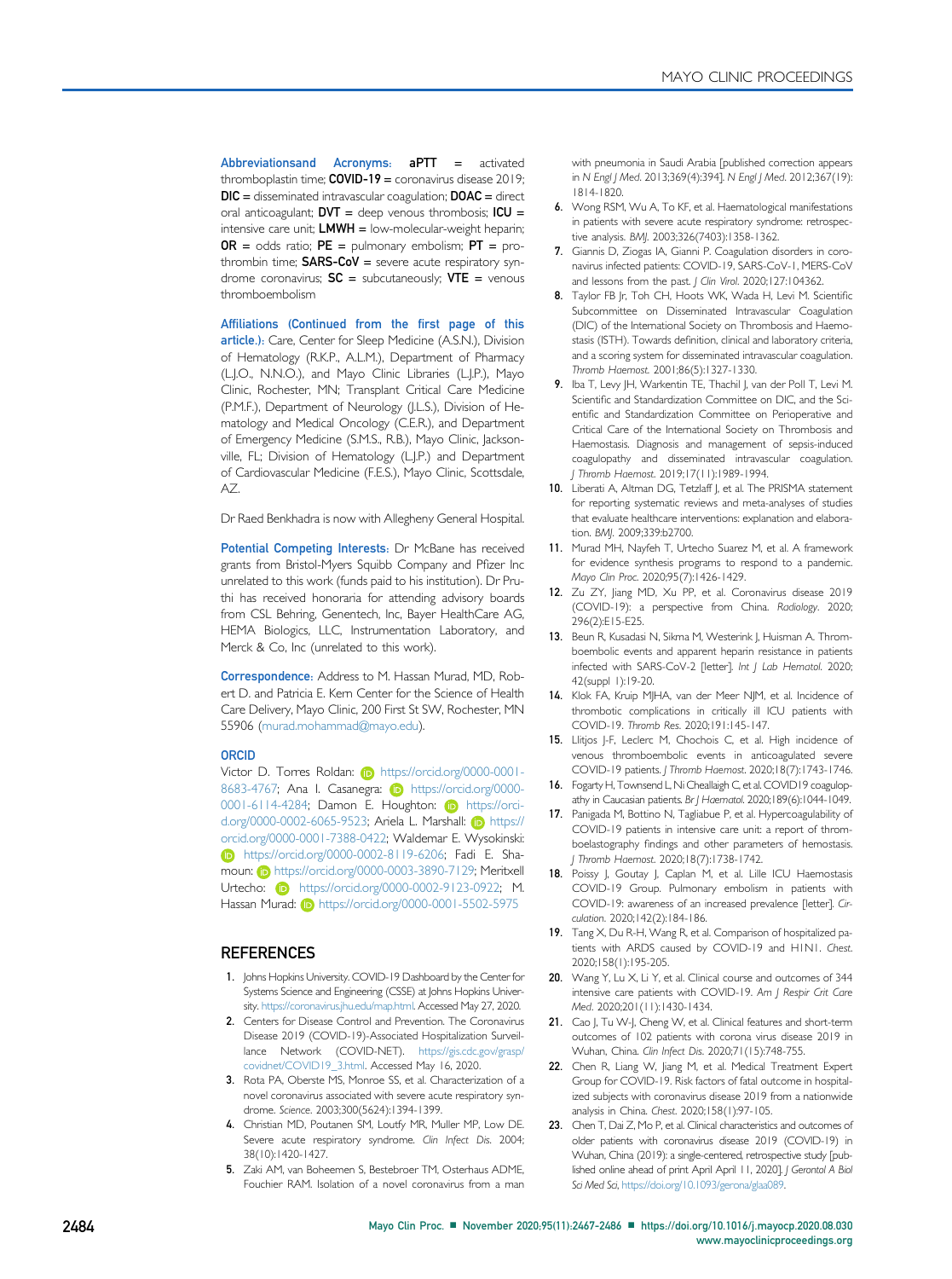- <span id="page-18-42"></span><span id="page-18-20"></span><span id="page-18-19"></span><span id="page-18-18"></span><span id="page-18-17"></span>24. Gong J, Ou J, Qiu X, et al. A tool to early predict severe corona virus disease 2019 (COVID-19): a multicenter study using the risk nomogram in Wuhan and Guangdong, China. Clin Infect Dis. 2020;71 (15):833-840.
- <span id="page-18-43"></span>25. He R, Lu Z, Zhang L, et al. The clinical course and its correlated immune status in COVID-19 pneumonia. J Clin Virol. 2020;127:104361.
- <span id="page-18-26"></span>26. Léonard-Lorant I, Delabranche X, Séverac F, et al. Acute pulmonary embolism in patients with COVID-19 at CT angiography and relationship to D-dimer levels. Radiology. 2020; 296(3):E189-E191.
- 27. Li  $X$ ,  $Xu$  S,  $Yu$  M, et al. Risk factors for severity and mortality in adult COVID-19 inpatients in Wuhan. J Allergy Clin Immunol. 2020;146(1):110-118.
- <span id="page-18-33"></span>28. Liu Y, Sun W, Guo Y, et al. Association between platelet parameters and mortality in coronavirus disease 2019: retrospective cohort study. Platelets. 2020;31(4):490-496.
- <span id="page-18-27"></span>29. Lodigiani C, Iapichino G, Carenzo L, et al; Humanitas COVID-19 Task Force. Venous and arterial thromboembolic complications in COVID-19 patients admitted to an academic hospital in Milan, Italy. Thromb Res. 2020;191:9-14.
- <span id="page-18-28"></span>30. Paranjpe I, Fuster V, Lala A, et al. Association of treatment dose anticoagulation with in-hospital survival among hospitalized patients with COVID-19 [letter]. J Am Coll Cardiol. 2020;76(1):122-124.
- <span id="page-18-34"></span>31. Sun C, Zhang XB, Dai Y, Xu XZ, Zhao J. Clinical analysis of 150 cases of 2019 novel coronavirus infection in Nanyang City, Henan Province [in Chinese]. Zhonghua Jie He He Hu Xi Za Zhi. 2020;43(6):503-508.
- <span id="page-18-29"></span>32. Tang N, Li D, Wang X, Sun Z. Abnormal coagulation parameters are associated with poor prognosis in patients with novel coronavirus pneumonia. J Thromb Haemost. 2020;18(4):844-847.
- <span id="page-18-30"></span>33. Tang N, Bai H, Chen X, Gong J, Li D, Sun Z. Anticoagulant treatment is associated with decreased mortality in severe coronavirus disease 2019 patients with coagulopathy. J Thromb Haemost. 2020;18(5):1094-1099.
- <span id="page-18-35"></span>34. Wan Y, Li J, Shen L, et al. Enteric involvement in hospitalised patients with COVID-19 outside Wuhan [letter]. Lancet Gastroenterol Hepatol. 2020;5(6):P534-P535.
- 35. Wan S, Yi Q, Fan S, et al. Relationships among lymphocyte subsets, cytokines, and the pulmonary inflammation index in coronavirus (COVID-19) infected patients. Br J Haematol. 2020; 189(3):428-437.
- <span id="page-18-36"></span>36. Wan S, Xiang Y, Fang W, et al. Clinical features and treatment of COVID-19 patients in northeast Chongqing. J Med Virol. 2020;92(7):797-806.
- <span id="page-18-37"></span>37. Wang R, Pan M, Zhang X, et al. Epidemiological and clinical features of 125 hospitalized patients with COVID-19 in Fuyang, Anhui, China. Int J Infect Dis. 2020;95:421-428.
- <span id="page-18-52"></span>38. Wang K, Zhang Z, Yu M, Tao Y, Xie M. 15-Day mortality and associated risk factors for hospitalized patients with COVID-19 in Wuhan, China: an ambispective observational cohort study [letter]. Intensive Care Med. 2020;46(7):1472-1474.
- <span id="page-18-31"></span>39. Wu J, Li W, Shi X, et al. Early antiviral treatment contributes to alleviate the severity and improve the prognosis of patients with novel coronavirus disease (COVID-19). J Intern Med. 2020; 288(1):128-138.
- <span id="page-18-45"></span>40. Xu B, Fan C-Y, Wang A-L, et al. Suppressed T cell-mediated immunity in patients with COVID-19: a clinical retrospective study in Wuhan, China. J Infect. 2020;81(1):e51-e60.
- <span id="page-18-44"></span>41. Yan Y, Yang Y, Wang F, et al. Clinical characteristics and outcomes of patients with severe covid-19 with diabetes. BMJ Open Diabetes Res Care. 2020;8:e001343.
- <span id="page-18-53"></span>42. Yang X, Yang Q, Wang Y, et al. Thrombocytopenia and its association with mortality in patients with COVID-19. J Thromb Haemost. 2020;18(6):1469-1472.
- <span id="page-18-38"></span>43. Yang W, Cao Q, Qin L, et al. Clinical characteristics and imaging manifestations of the 2019 novel coronavirus disease (COVID-19): a multi-center study in Wenzhou city, Zhejiang, China. J Infect. 2020;80(4):388-393.
- <span id="page-18-39"></span>44. Yao Q, Wang P, Wang X, et al. A retrospective study of risk factors for severe acute respiratory syndrome coronavirus 2

<span id="page-18-15"></span><span id="page-18-14"></span><span id="page-18-13"></span><span id="page-18-12"></span><span id="page-18-11"></span><span id="page-18-10"></span><span id="page-18-9"></span><span id="page-18-8"></span><span id="page-18-7"></span><span id="page-18-6"></span><span id="page-18-5"></span><span id="page-18-4"></span><span id="page-18-3"></span><span id="page-18-2"></span><span id="page-18-1"></span><span id="page-18-0"></span>infections in hospitalized adult patients. Pol Arch Intern Med. 2020;130(5):390-399.

- <span id="page-18-48"></span><span id="page-18-16"></span>45. Yin S, Huang M, Li D, Tang N. Difference of coagulation features between severe pneumonia induced by SARS-CoV2 and non-SARS-CoV2 [published online ahead of print April 3, 2020]. J Thromb Thrombolysis, <https://doi.org/10.1007/s11239-020-02105-8>.
- <span id="page-18-40"></span>46. Peng YD, Meng K, Guan HQ, et al. Clinical characteristics and outcomes of 112 cardiovascular disease patients infected by 2019-nCoV [in Chinese]. Zhonghua Xin Xue Guan Bing Za Zhi. 2020;48(6):450-455.
- <span id="page-18-41"></span>47. Zhang G, Hu C, Luo L, et al. Clinical features and short-term outcomes of 221 patients with COVID-19 in Wuhan, China. J Clin Virol. 2020;127:104364.
- 48. Zhang L, Yan X, Fan Q, et al. D-dimer levels on admission to predict in-hospital mortality in patients with Covid-19. .<br>J Thromb Haemost. 2020;18(6):1324-1329.
- <span id="page-18-54"></span><span id="page-18-25"></span><span id="page-18-24"></span><span id="page-18-23"></span><span id="page-18-22"></span><span id="page-18-21"></span>49. Zhou F, Yu T, Du R, et al. Clinical course and risk factors for mortality of adult inpatients with COVID-19 in Wuhan, China: a retrospective cohort study [published correction appears in Lancet. 2020;395(10229):1038]. Lancet. 2020;395(10229): 1054-1062.
- <span id="page-18-32"></span>50. Toh CH, Hoots WK. SSC on Disseminated Intravascular Coagulation of the ISTH. The scoring system of the Scientific and Standardisation Committee on Disseminated Intravascular Coagulation of the International Society on Thrombosis and Haemostasis: a 5-year overview. J Thromb Haemost. 2007; 5(3):604-606.
- <span id="page-18-46"></span>51. Cui S, Chen S, Li X, Liu S, Wang F. Prevalence of venous thromboembolism in patients with severe novel coronavirus pneumonia. J Thromb Haemost. 2020;18(6):1421-1424.
- <span id="page-18-47"></span>52. PROTECT Investigators for the Canadian Critical Care Trials Group and the Australian and New Zealand Intensive Care Society Clinical Trials Group. Dalteparin versus unfractionated heparin in critically ill patients. N Engl J Med. 2011;364(14): 1305-1314.
- <span id="page-18-49"></span>53. Murad MH. Clinical practice guidelines: a primer on development and dissemination. Mayo Clin Proc. 2017;92(3):423-433.
- <span id="page-18-50"></span>54. Bikdeli B, Madhavan MV, Jimenez D, et al. Global COVID-19 Thrombosis Collaborative Group, Endorsed by the ISTH, NATF, ESVM, and the IUA, Supported by the ESC Working Group on Pulmonary Circulation and Right Ventricular Function. COVID-19 and thrombotic or thromboembolic disease: implications for prevention, antithrombotic therapy, and follow-up. J Am Coll Cardiol. 2020;75(23):2950-2973.
- <span id="page-18-51"></span>55. Thachil J, Tang N, Gando S, et al. ISTH interim guidance on recognition and management of coagulopathy in COVID-19. J Thromb Haemost. 2020;18(5):1023-1026.
- <span id="page-18-55"></span>56. Goldhaber SZ, Leizorovicz A, Kakkar AK, et al. Apixaban versus enoxaparin for thromboprophylaxis in medically ill patients. N Engl J Med. 2011;365(23):2167-2177.
- 57. Cohen AT, Harrington RA, Goldhaber SZ, et al. Extended thromboprophylaxis with betrixaban in acutely ill medical patients. N Engl J Med. 2016;375(6):534-544.
- 58. Spyropoulos AC, Ageno W, Albers GW, et al. Rivaroxaban for thromboprophylaxis after hospitalization for medical illness. N Engl J Med. 2018;379(12):1118-1127.
- <span id="page-18-56"></span>59. Cohoon KP, De Sanctis Y, Haskell L, McBane RD, Spiro TE. Rivaroxaban for thromboprophylaxis among patients recently hospitalized for acute infectious diseases: a subgroup analysis of the MAGELLAN study. J Thromb Haemost. 2018;16(7): 1278-1287.
- <span id="page-18-57"></span>60. Greene MT, Spyropoulos AC, Chopra V, et al. Validation of risk assessment models of venous thromboembolism in hospitalized medical patients. Am J Med. 2016;129(9):1001.e1009-1001.e1018.
- <span id="page-18-58"></span>61. Gibson CM, Spyropoulos AC, Cohen AT, et al. The IMPRO-VEDD VTE risk score: incorporation of D-dimer into the IMPROVE score to improve venous thromboembolism risk stratification. TH Open. 2017;1(1):e56-e65.
- <span id="page-18-59"></span>62. Kearon C, Akl EA, Ornelas J, et al. Antithrombotic therapy for VTE disease: CHEST guideline and expert panel report